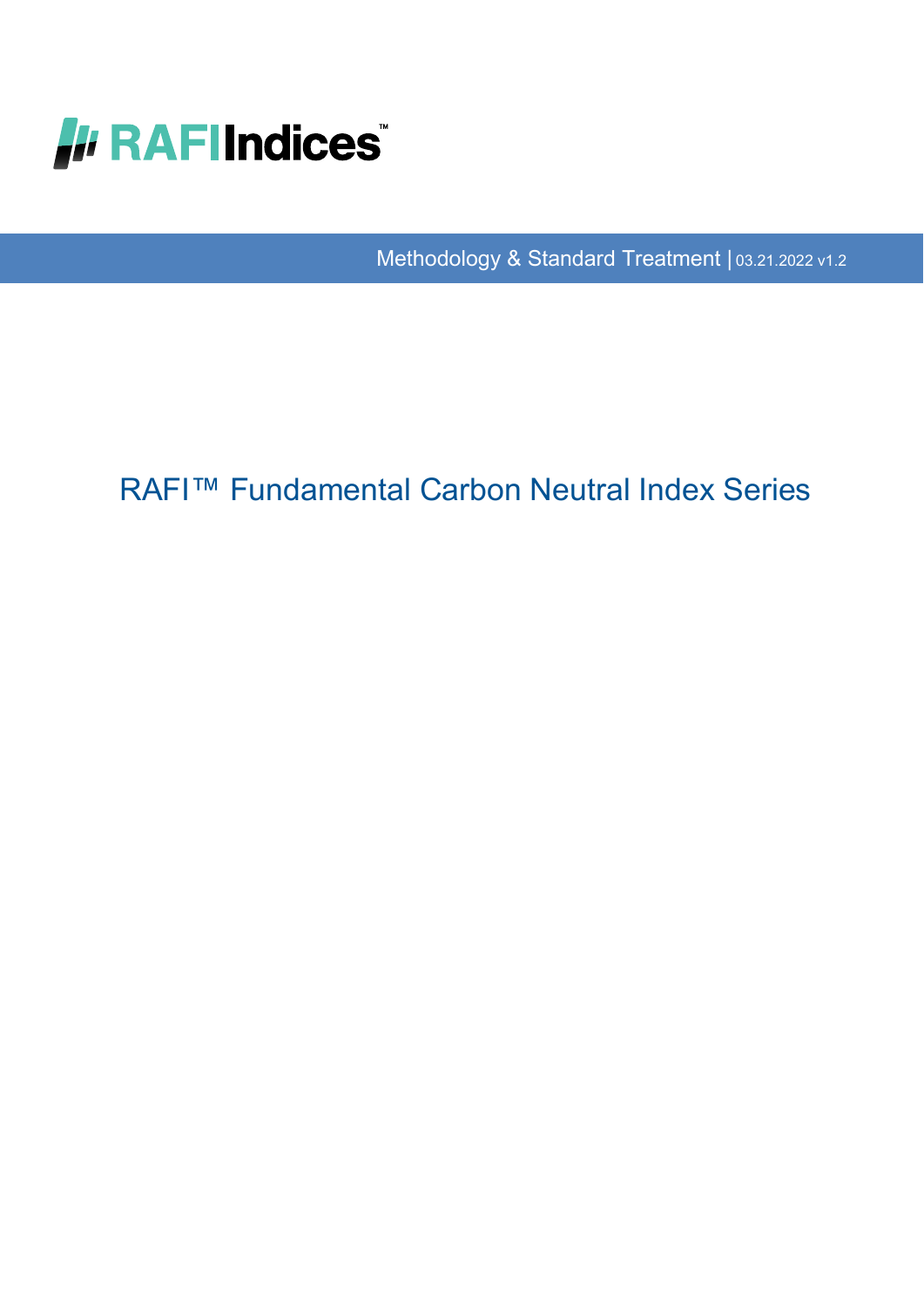| 1. |     |                                                                           |  |
|----|-----|---------------------------------------------------------------------------|--|
|    |     |                                                                           |  |
|    | 1.2 |                                                                           |  |
|    | 1.3 |                                                                           |  |
|    | 1.4 |                                                                           |  |
|    | 1.5 |                                                                           |  |
|    | 1.6 |                                                                           |  |
|    | 1.7 |                                                                           |  |
| 2. |     |                                                                           |  |
|    | 2.1 |                                                                           |  |
|    | 2.2 |                                                                           |  |
|    | 2.3 |                                                                           |  |
|    | 2.4 |                                                                           |  |
|    | 2.5 |                                                                           |  |
|    | 2.6 |                                                                           |  |
|    | 2.7 |                                                                           |  |
|    | 2.8 |                                                                           |  |
| 3. |     |                                                                           |  |
|    | 3.1 |                                                                           |  |
|    | 3.2 |                                                                           |  |
|    | 3.3 | RAFI Fundamental Emerging Markets Carbon Neutral Exclusion Screened Index |  |
| 4. |     |                                                                           |  |
|    | 4.1 |                                                                           |  |
|    | 4.2 |                                                                           |  |
|    | 4.3 |                                                                           |  |
|    | 4.4 |                                                                           |  |
|    | 4.5 |                                                                           |  |
|    | 4.6 |                                                                           |  |
| 5. |     |                                                                           |  |
| 6. |     |                                                                           |  |
|    | 6.1 | RAFI Fundamental Emerging Markets Carbon Neutral Exclusion Screened Index |  |
|    |     |                                                                           |  |
|    | 6.2 |                                                                           |  |
|    | 6.3 |                                                                           |  |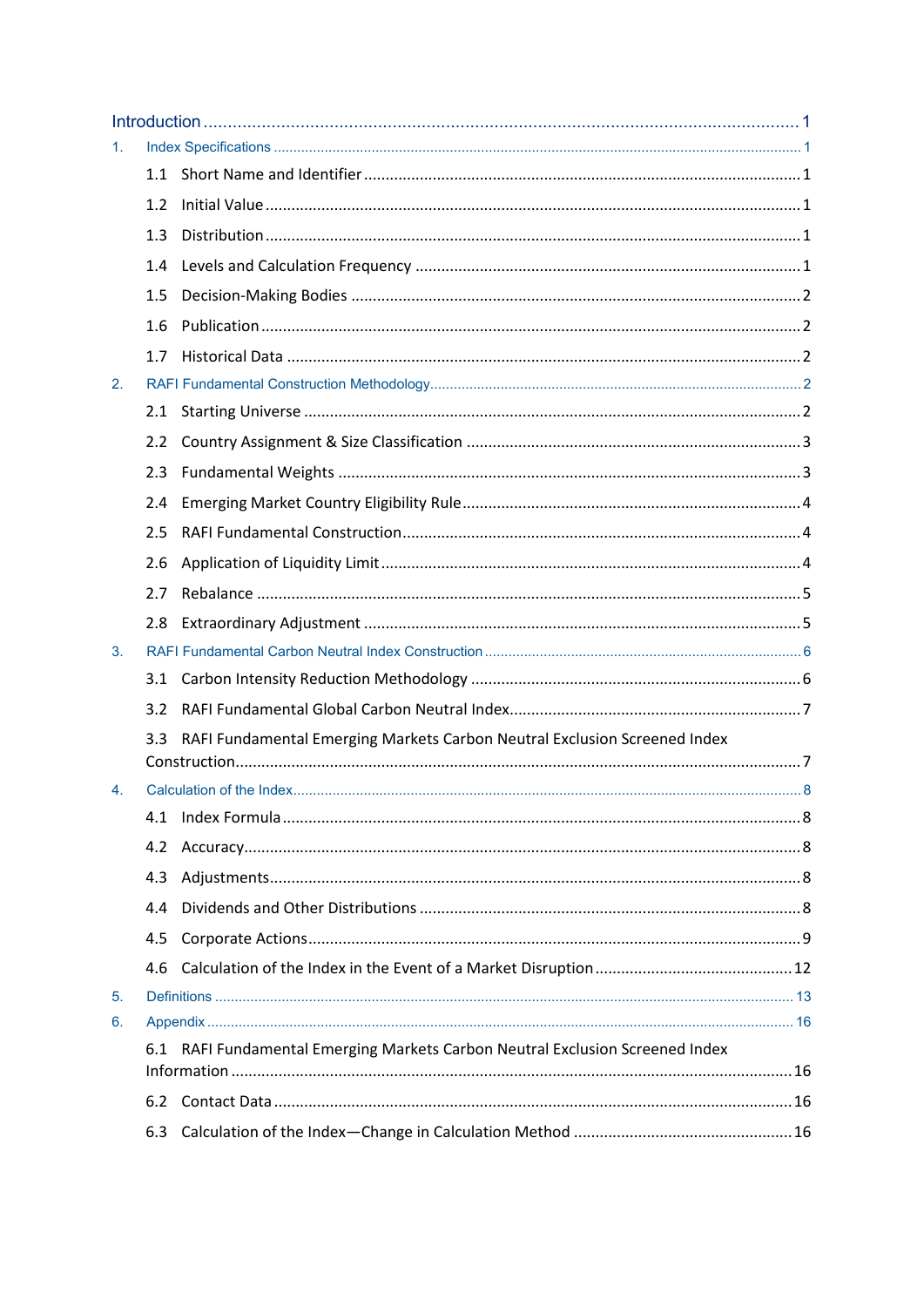This document contains the underlying principles and regulations regarding the structure and operation of the RAFI™ Fundamental Carbon Neutral Index Series (the "Index Series"). RAFI Indices, LLC, ("RAFI Indices") has engaged Solactive AG as the administrator ("Benchmark Administrator"), under the Regulation (EU) 2016/1011 (the "Benchmark Regulation" or "BMR"). Solactive AG shall make every effort to implement regulations. RAFI Indices does not offer any explicit or tacit guarantee or assurance, neither pertaining to the results from the use of any Index nor the Index value at any certain point in time nor in any other respect. The Index is calculated and published for RAFI Indices by Solactive AG and Solactive AG strives to the best of its ability to ensure the correctness of the calculation. There is no obligation for RAFI Indices—irrespective of possible obligations to issuers—to advise third parties, including investors and/or financial intermediaries, of any errors in the Index. The publication of the Index by RAFI Indices is no recommendation for capital investment and does not contain any assurance or opinion of RAFI Indices regarding a possible investment in a financial instrument based on an Index.

## <span id="page-2-0"></span>**Introduction**

This document is to be used as a guideline with regard to the composition, calculation, and management of the Index Series**.** Any changes made to the guideline are initiated by the Committee specified in section 1.5. The Index Series is calculated and published for RAFI Indices by Solactive AG.

## <span id="page-2-1"></span>1. INDEX SPECIFICATIONS

The Index Series is owned by RAFI Indices, a wholly owned subsidiary of Research Affiliates Global Holdings. Solactive AG is the index calculator and Benchmark Administrator.

The Index Series uses the Research Affiliates' Fundamental Index™ methodology, which weights companies based on fundamental measures of company size (as measured by accounting variables) rather than their market capitalization. The index starts with the RAFI Fundamental Index and tilts index constituent weights in order to reduce the overall index carbon intensity to roughly match the carbon intensity of the market.

See Appendix 6.1 for available index information and published currency. Each of the indices listed below may be referred to herein as "Index" and collectively as "Indices."

- RAFI Fundamental Global Carbon Neutral Index
- RAFI Fundamental Emerging Markets Carbon Neutral Exclusion Screened Index

#### <span id="page-2-2"></span>1.1 Short Name and Identifier

See Appendix 6.1 for Index name and identifiers.

## <span id="page-2-3"></span>1.2 Initial Value

All indices are based on an index level of 1,000 at the close of trading on the base date. Please see Appendix 6.1 for a complete list of indices and base dates.

## <span id="page-2-4"></span>1.3 Distribution

The Indices are published on the website of the Benchmark Administrator [https://www.solactive.com](https://www.solactive.com/) and is, in addition, available via the price marketing services of Boerse Stuttgart GmbH and may be distributed to all of its affiliated vendors. Each vendor decides on an individual basis as to whether it will distribute or display the Index via its information systems.

Any publication in relation to the Indices (e.g., notices, amendments to the Guideline) will be available at the website of the Index Administrator[: https://www.solactive.com/news/announcements/.](https://www.solactive.com/news/announcements/)

## <span id="page-2-5"></span>1.4 Levels and Calculation Frequency

The levels of the Indices are calculated on each Business Day from 9:00 a.m. to 10:50 p.m. CET based on the Trading Prices on the Exchanges on which the Index Components are listed. Trading Prices of Index Components not listed in the Index Currency are converted using the current Intercontinental Exchange (ICE) spot foreign exchange rate. Should there be no current Trading Price for an Index Component, the later of: (i) the most recent Closing Price; or (ii) the last available Trading Price for the preceding Trading Day is used in the calculation. In addition to the intraday calculation, a closing level of the Index for each Business Day is also calculated. This closing level is based on the Closing Prices for the Index Components on the respective Exchanges on which the Index Components are listed. The Closing Prices of Index Components not listed in the Index Currency are converted using the 04:00 p.m. London time WM Fixing quoted by Reuters. If there is no 04:00 p.m. London time WM Fixing for the relevant Business Day, the last available 04:00 p.m. London time WM Fixing will be used for the closing level calculation.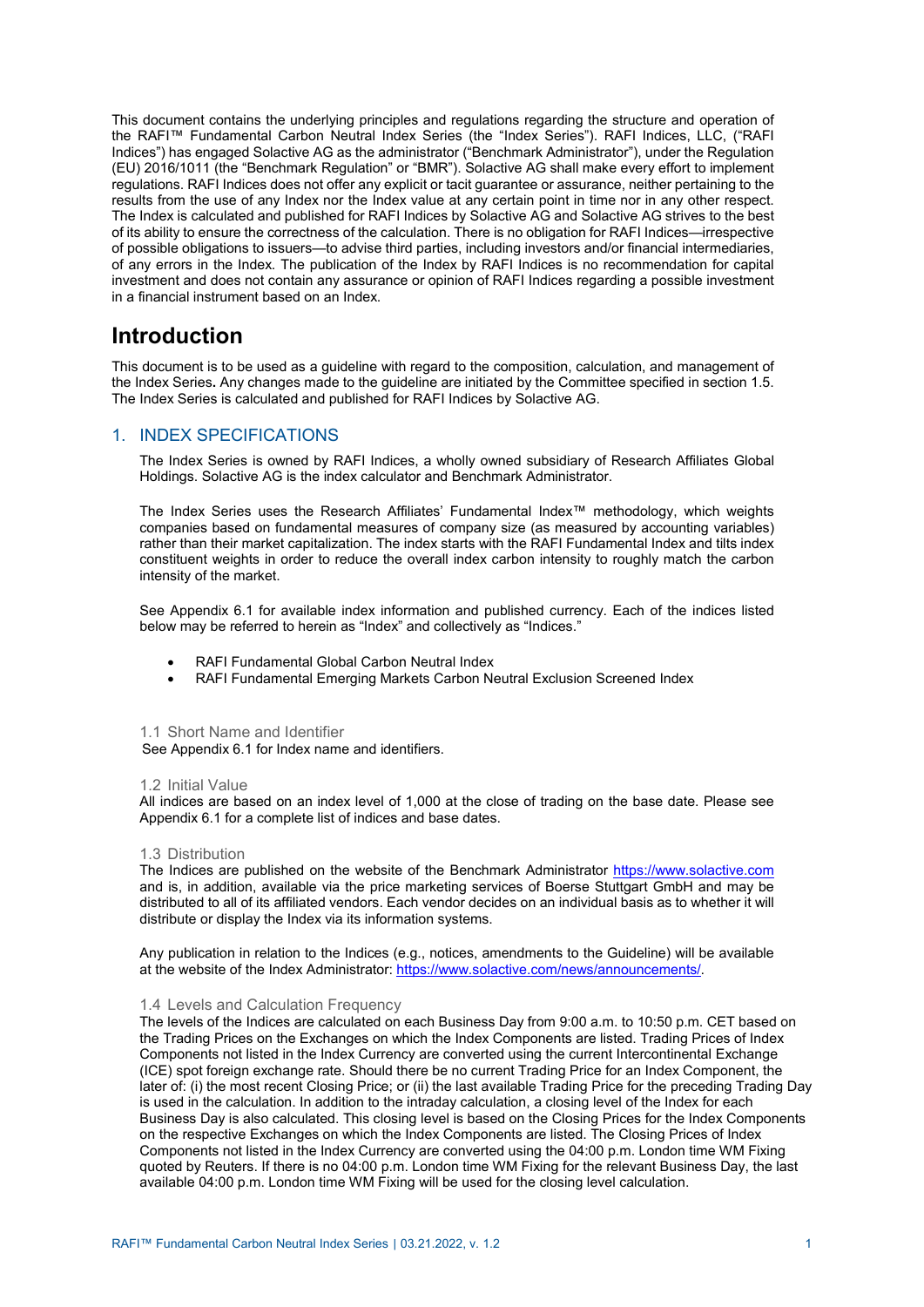#### <span id="page-3-0"></span>1.5 Decision-Making Bodies

An oversight committee composed of staff from Solactive and its subsidiaries (the "Oversight Committee") is responsible for decisions regarding any amendments to the rules of the Index, provided that the starting universe for the composition of the Index and its relevant specifications are established by RAFI Indices. Any such amendment, which may result in an amendment of the guideline, must be submitted to the Oversight Committee for prior approval and will be made in compliance with the Methodology Policy, which is available on the Solactive website[: Methodology Policy.](https://www.solactive.com/documents/methodology-policy/)

Internal quality controls are performed in constructing the model portfolios used by RAFI Indices. In the event that it is determined that an alternative data source is required as a result of data integrity concerns, the Oversight Committee shall be informed to determine both the appropriateness of the data source and the materiality of the change. The Oversight Committee, in this regard, shall approve all changes.

#### <span id="page-3-1"></span>1.6 Publication

All specifications and information relevant for calculating the Indices are made available on the [https://www.solactive.com](https://www.solactive.com/) web page and sub-pages.

#### <span id="page-3-2"></span>1.7 Historical Data

Historical data prior to the index base date (outlined in table 6.1) is based on simulated past performances derived using the Index rules outlined in this manual. The backtested index levels have been calculated by reinvesting dividends paid by index components using the standard formula instead of the Laspeyres formula as stated in this Index manual (the calculation formulas are explained on the Solactive website under https://www.solactive.com/news/documents/). Simulated past performances rely on data by third party data vendors, which may have been adjusted, restated, or corrected ex post. The backtested index levels are not adjusted for any ex post adjustments.

## <span id="page-3-4"></span><span id="page-3-3"></span>2. RAFI FUNDAMENTAL CONSTRUCTION METHODOLOGY

#### 2.1 Starting Universe

The model portfolio construction process starts with th[e RAFI Global Equity Investable Universe \(GEIU\).](https://www.rafi.com/content/dam/rafi/documents/index-notices/RAFI%20Indices%20Starting%20Universe.pdf)  Constituents of this universe must meet and pass minimum liquidity and investability (capacity) requirements. The GEIU consists of all common equity securities traded on primary exchanges, and preferred shares in countries where preferred shares are economically equivalent to common, issued by companies that are assigned to countries classified by RAFI Indices as developed and emerging markets. Eligible developed and emerging market countries are assigned to one of six regions as defined in Table 1.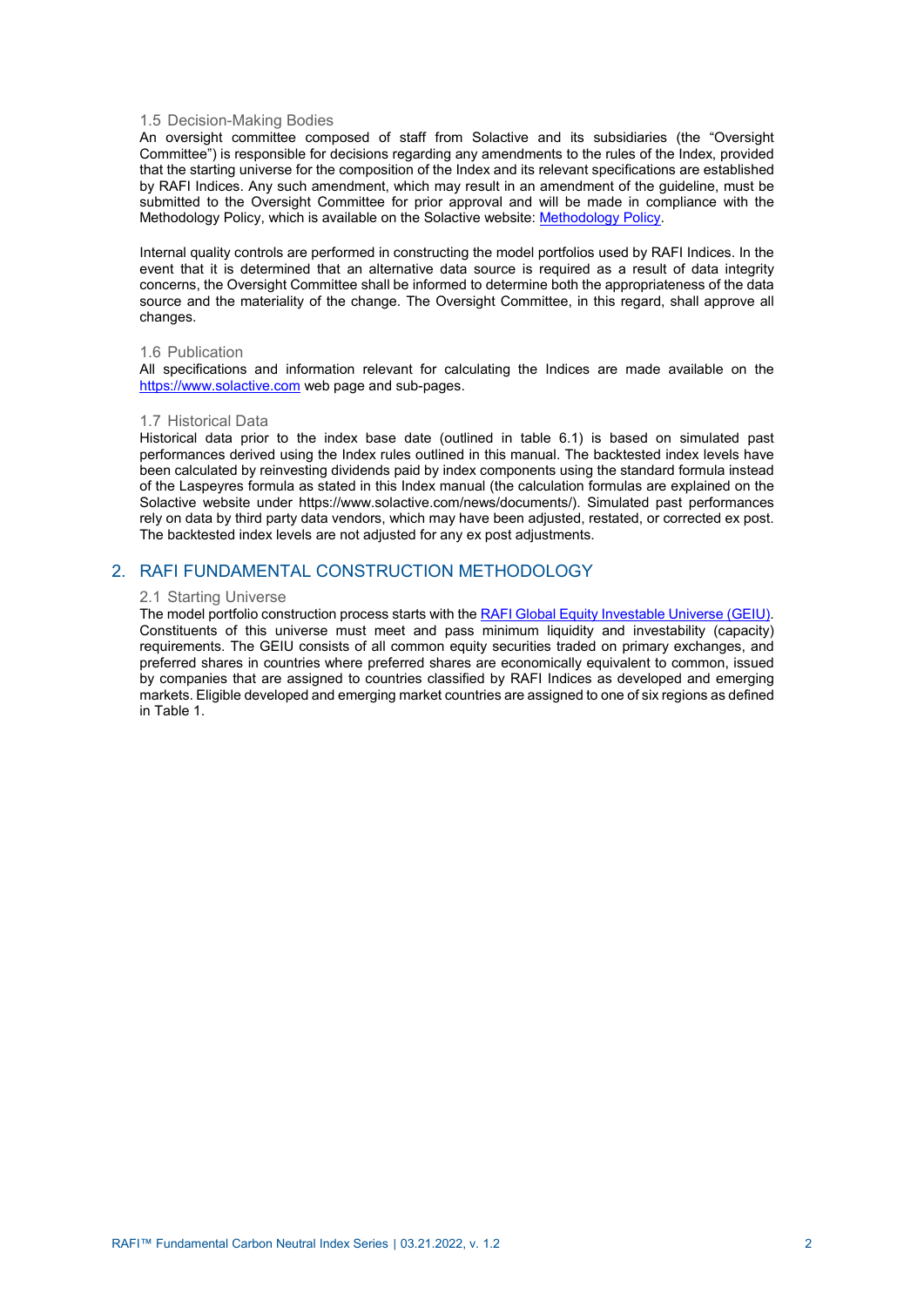| Table 1                        |       |               |                                                                                                                                                                 |                                                                                               |                                                                                                                                                                                                                                                                                                                                                          |
|--------------------------------|-------|---------------|-----------------------------------------------------------------------------------------------------------------------------------------------------------------|-----------------------------------------------------------------------------------------------|----------------------------------------------------------------------------------------------------------------------------------------------------------------------------------------------------------------------------------------------------------------------------------------------------------------------------------------------------------|
|                                |       |               | <b>DEVELOPED MARKETS</b>                                                                                                                                        |                                                                                               | <b>EMERGING</b><br><b>MARKETS</b>                                                                                                                                                                                                                                                                                                                        |
| <b>United</b><br><b>States</b> | Japan | <b>United</b> | <b>Developed</b><br>Kingdom Europe, ex UK                                                                                                                       | <b>Other Developed</b><br><b>Markets</b>                                                      | <b>Emerging</b><br><b>Markets</b>                                                                                                                                                                                                                                                                                                                        |
| US                             | Japan | <b>UK</b>     | Austria<br>Belgium<br>Denmark<br>Finland<br>France<br>Germany<br>Ireland<br>Italy<br><b>Netherlands</b><br>Norway<br>Portugal<br>Spain<br>Sweden<br>Switzerland | Australia<br>Canada<br><b>Asia Pacific</b><br>Israel<br>Hong Kong<br>New Zealand<br>Singapore | <b>Brazil</b><br>China<br>India<br>South Africa<br>South Korea<br>Taiwan<br><b>Americas</b><br>Chile<br>Colombia<br>Mexico<br>Peru<br><b>EMEA</b><br><b>Czech Republic</b><br>Egypt<br>Greece<br>Hungary<br>Kuwait<br>Poland<br>Qatar<br>Saudi Arabia<br>Turkey<br><b>UAF</b><br><b>Asia Pacific</b><br>Indonesia<br>Malaysia<br>Philippines<br>Thailand |

As of March 2022, there are 23 developed market countries and 24 emerging market countries eligible for inclusion.

## <span id="page-4-0"></span>2.2 Country Assignment & Size Classification

Country assignment and size classification are determined based on the [GEIU](https://www.rafi.com/content/dam/rafi/documents/index-notices/RAFI%20Indices%20Starting%20Universe.pdf) guideline. RAFI Indices assigns companies to countries and promulgates that assignment to securities. Eligible securities are assigned to one of three size classifications; large company, mid company and small company based on fundamental weight.

## <span id="page-4-1"></span>2.3 Fundamental Weights

Fundamental weights are calculated using four accounting measures from company financial statements:

- 1. Adjusted sales is calculated as company sales multiplied by company equity to assets ratio averaged over the past five years.
- 2. Adjusted cash flow is calculated as company operating cash flow averaged over the past five years plus company R&D expenses averaged over the past five years.
- 3. Dividend plus buybacks are calculated using the average dividends paid and share buybacks over the past five years.
- 4. Book value plus intangibles is calculated as the most recent company book value plus research capital, with research capital defined as the accumulation of depreciated R&D expenses over the past six years.

An aggregate fundamental weight is calculated for each company by averaging the normalized accounting measures for each of the four accounting measures. This is the fundamental weight of the company.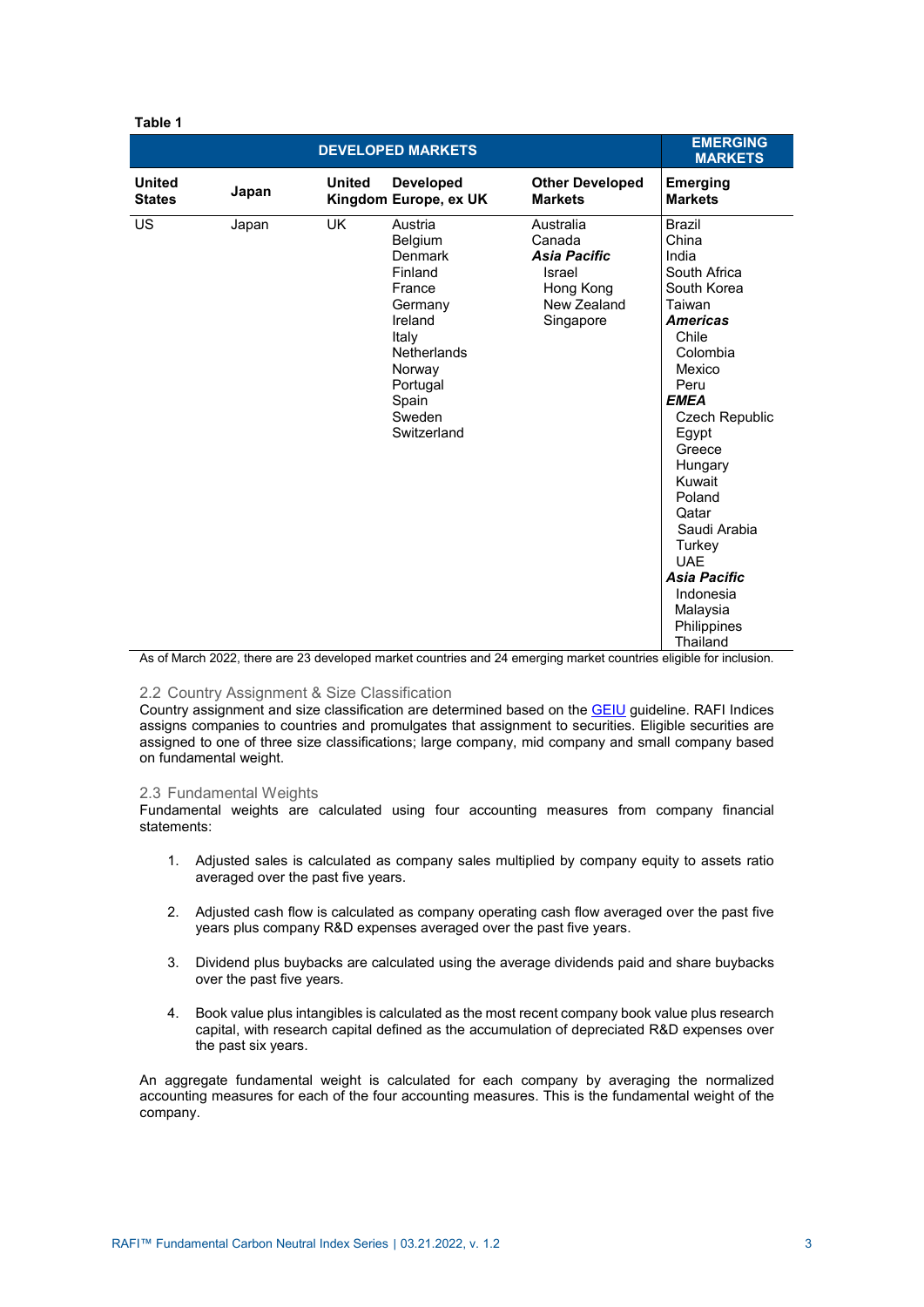#### 2.3.1 Free-Float Adjustment

The entire stock in any given company is not always available to equity investors. Therefore, a company free-float factor is calculated. The company free-float factor is defined as the ratio of the total market capitalization of the shares of the company in free float to the total market capitalization of the company. This measure of free float is equivalent to the aggregation of the security level free-float factors across all the security lines of the company's stock. The company level free-float factor is applied as an adjustment to the company's fundamental weight. Adjusted fundamental weight is calculated by renormalizing the free-float adjusted fundamental weight.

## <span id="page-5-0"></span>2.4 Emerging Market Country Eligibility Rule

A country classified by RAFI Indices as emerging markets in Section 2.1 is eligible for the Index if the adjusted fundamental country weight in a fundamentally weighted Emerging Markets large and mid-company portfolio as described in Section 2.3 is equal to or greater than 0.50%. Countries that were eligible in the previous year and have an adjusted fundamental country weight above 0.20% in the current year are still considered eligible. The emerging market country eligibility is determined annually.

## <span id="page-5-1"></span>2.5 RAFI Fundamental Construction

A parent RAFI Fundamental strategy is the starting point for the construction of each index in the Index Series. Table 2 outlines the regions and size classifications for each available parent RAFI Fundamental Index strategy. For each parent strategy outlined in Table 2, the selected companies are weighted by their adjusted fundamental weight as calculated in Section 2.4 subject to the application of liquidity limit Rule 2.6.

The parent RAFI Fundamental Indices are reconstituted annually and rebalanced on a quarterly staggered basis as described in Section 2.7.

#### **Table 2**

|                                                   | <b>RAFI Global Universe</b>                                                                    |                     |  |  |  |
|---------------------------------------------------|------------------------------------------------------------------------------------------------|---------------------|--|--|--|
| <b>RAFI Fundamental Indices</b>                   | <b>Regions</b>                                                                                 | <b>Company Size</b> |  |  |  |
| <b>RAFI Fundamental Global</b>                    | US, Japan, UK, Developed Europe excluding UK,<br>Other Developed Markets, and Emerging Markets | Large/Mid           |  |  |  |
| <b>RAFI Fundamental Emerging</b><br>Markets Index | <b>Emerging Markets</b>                                                                        | Large/Mid           |  |  |  |

<span id="page-5-2"></span>2.6 Application of Liquidity Limit

The following liquidity limits are applied to the eligible securities.

Let  $FV_i$  be the RAFI fundamental value of the  $i<sup>th</sup>$  company. The free-float adjusted fundamental weight, as defined in Section 2.4.1,  $FW<sub>i</sub>$  for company *i* is:

$$
FW_i = (FV_i \times Free\_Float_i) / \sum_{i=1}^{N} (FV_i \times Free\_Float_i)
$$

Let  $ADTV_i$  be the maximum of the 30-day and 90-day median daily traded value in USD at each quarterly rebalance. The liquidity weight  $LW_i$  for company  $i$  is:

$$
LW_i = ADTV_i / \sum_{i=1}^{N} ADTV_i
$$

The 30-day median traded value will be used where there is less than 90 days of historical data. Where there is less than 30 days of historical data, the stock will have a RAFI fundamental value of zero. Where there are multiple lines of equity capital in a company, the traded value will be the aggregation of all lines in the aforementioned company.

The liquidity ratio (*LR*) is defined as the ratio of adjusted fundamental weight to liquidity weight. The liquidity ratio for company  $i$  is:

$$
LR_i = FW_i / LW_i
$$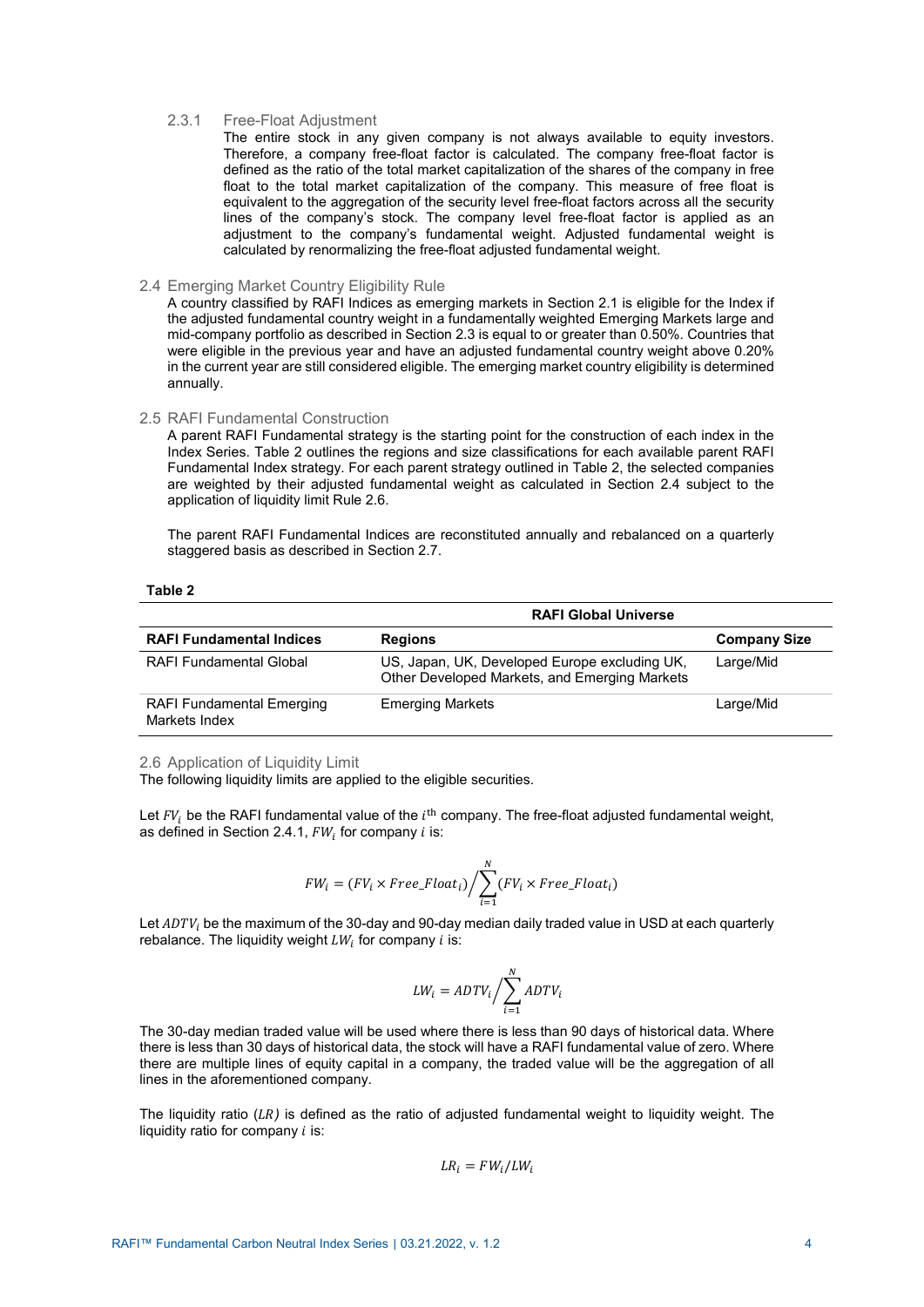Where the liquidity ratio is more than four, the new fundamental value is calculated as:

$$
\widehat{FV_i} = 4 \times LW_i \times \sum_{i=1}^{N} FV_i
$$

After the fundamental values are updated for all companies using the above formula, new adjusted fundamental weights and liquidity ratios are calculated. The process is repeated until all liquidity ratios attain a value not exceeding four. Note that this process will only modify the fundamental values of stocks that exceed the liquidity limit.

## <span id="page-6-0"></span>2.7 Rebalance

The Index is reconstituted annually and rebalanced on a quarterly staggered basis. The model portfolio is split into four equal parts (tranches) and each tranche has equal weight at the March rebalance. Each tranche is a full-fledged model portfolio and is rebalanced once a year to target weights determined for that quarter.

For example, for the RAFI Fundamental Global portfolio, in the initial launch, the four tranches (A, B, C, and D tranches) are identical portfolios. The headline portfolio will consist of 25% of each of the four tranches and, as such, the headline portfolio is the same as the underlying tranches in the initial launch. At the first quarter rebalance, tranche A is replaced, but tranches B, C, and D are not rebalanced and are drifted until the next rebalance. The headline portfolio will change reflecting the update to the rebalanced tranche A. Then, at the next quarter rebalance, tranche B is replaced and the other three tranches are not and are drifted until the next rebalance.

Per the schedule below, a single tranche is rebalanced at the end of the third Friday of March, June, September, and December, and effective on the next corresponding trading day. The rebalance effective date is subject to change due to holidays, natural disaster, etc., in which a notice will be provided to subscribers.

In the March rebalance, the eligible securities, company size classification, and country classification are determined and used in subsequent quarterly rebalances. Exceptions to the rule may be due to, for example, corporate action. In addition, the tranche weights are re-set to equal (25% each) in the March rebalance.

Through this method of staggered rebalance, the quarterly rebalance diversifies risk and decreases market impact. Instead of concentrating contra-trading into one single market event, staggered rebalance diversifies rebalance points and increases investment capacity in a meaningful way.

| <b>Index</b>                                 | <b>Rebalance</b>          | <b>Distribution of</b><br><b>Announcement Preliminary Files</b> | <b>Rebalance</b><br><b>Schedule</b>               | <b>Effective</b><br><b>Date</b>                   |  |
|----------------------------------------------|---------------------------|-----------------------------------------------------------------|---------------------------------------------------|---------------------------------------------------|--|
| <b>RAFI Fundamental</b><br>March Tranche     |                           | 3rd Friday of March<br>quarterly rebalance                      |                                                   | FTD <sup>+</sup> after 3rd Friday<br>of March     |  |
| <b>RAFI Fundamental</b><br>June Tranche      |                           | Five trading days                                               | 3rd Friday of June<br>quarterly rebalance         | FTD <sup>#</sup> after 3rd Friday<br>of June      |  |
| <b>RAFI Fundamental</b><br>September Tranche | Provide to<br>subscribers | prior to effective<br>date                                      | 3rd Friday of<br>September quarterly<br>rebalance | FTD <sup>#</sup> after 3rd Friday<br>of September |  |
| <b>RAFI Fundamental</b><br>December Tranche  |                           |                                                                 | 3rd Friday of<br>December quarterly<br>rebalance  | FTD <sup>#</sup> after 3rd Friday<br>of December  |  |

<sup>ǂ</sup>FTD=First Trading Day.

#### <span id="page-6-1"></span>2.8 Extraordinary Adjustment

An extraordinary adjustment, if applicable, is triggered and applied in compliance with the rules set forth in the Solactive Equity Index Methodology, (except for rules outlined in Sections 4.4 and 4.5), which can be found here[: Equity Index Methodology.](https://www.solactive.com/documents/equity-index-methodology/)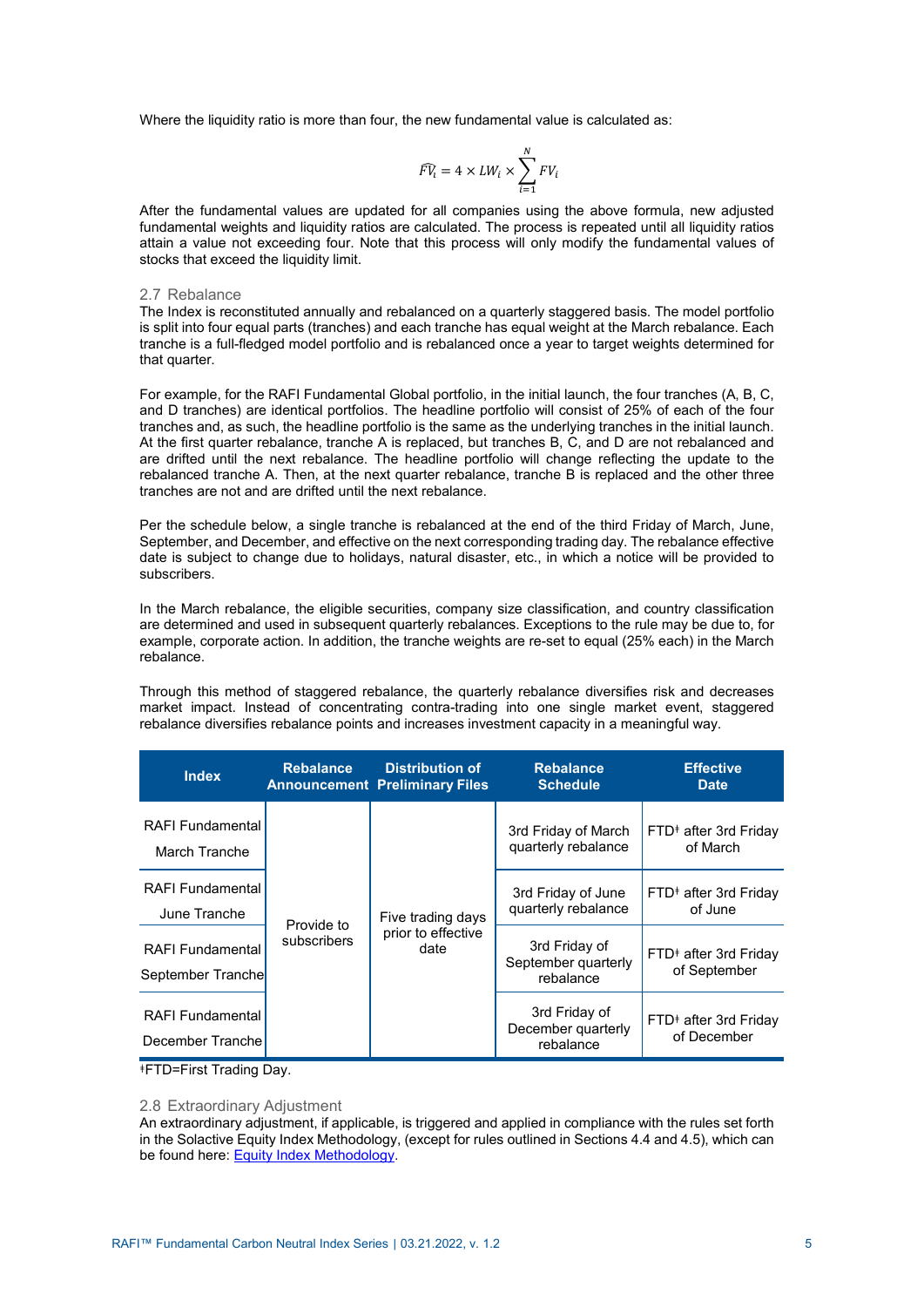## <span id="page-7-1"></span><span id="page-7-0"></span>3. RAFI FUNDAMENTAL CARBON NEUTRAL INDEX CONSTRUCTION

- 3.1 Carbon Intensity Reduction Methodology
	- The following methodology is applied to the underlying RAFI Fundamental strategies described in Section 2.5.
	- 3.1.1 Company Level Carbon Intensity

For the purpose of index construction, company level carbon intensity is calculated as follows:

Carbon Intensity (CI):

$$
Carbon Intensity_i = \frac{GHG_i}{Sales_i}
$$

With:

 $GHG_i$  = Green House Gas Emissions Scope 1 and Scope 2 in tons CO2 equivalent

If a company's GHG emissions data are estimated by the provider rather than reported, that company is assigned a 5% penalty such that

*GHG, Estimate*

\n
$$
GHG_t = GHG_t \times 1.05
$$
\n*Sales<sub>i</sub>*

\n
$$
Sales_t = Sales represents a company's most recent reported sales in millions of dollars.
$$

3.1.2 Baseline and Index Carbon Intensity Baseline carbon intensity is the weighted average carbon intensity of a market capitalization weighted portfolio defined in 3.1.3.

$$
Baseline\ CI = \sum_{i=1}^{N_{MCap}} CI_i \times w_i^{MCap}
$$

The carbon intensity of the Underlying Index is the average carbon intensity of the Index constituents weighted by their corresponding portfolio weight such as

$$
Underlying Index CI = \sum_{i=1}^{N_{Index}} CI_i \times w_i^{index}
$$

## 3.1.3 Construction of Market Capitalization Weighted Strategy for Determining Baseline Carbon Intensity

For the purposes of determining Baseline CI, a market capitalization portfolio is constructed. The top 86% of eligible companies by market capitalization weight within each country as described in Sections 2.1.–2.3, for each relevant country for strategies describe in Section 2.5 make up the constituents of this portfolio. Selected constituents are weighted by free-float adjusted market capitalization weight as described in Section 2.4.1.

3.1.4 Target Carbon Intensity

The target carbon intensity is calculated as follows each quarter:

Target  $CI_t = min(Baseline\ CI_t, Underlying\ Index\ CI_t)$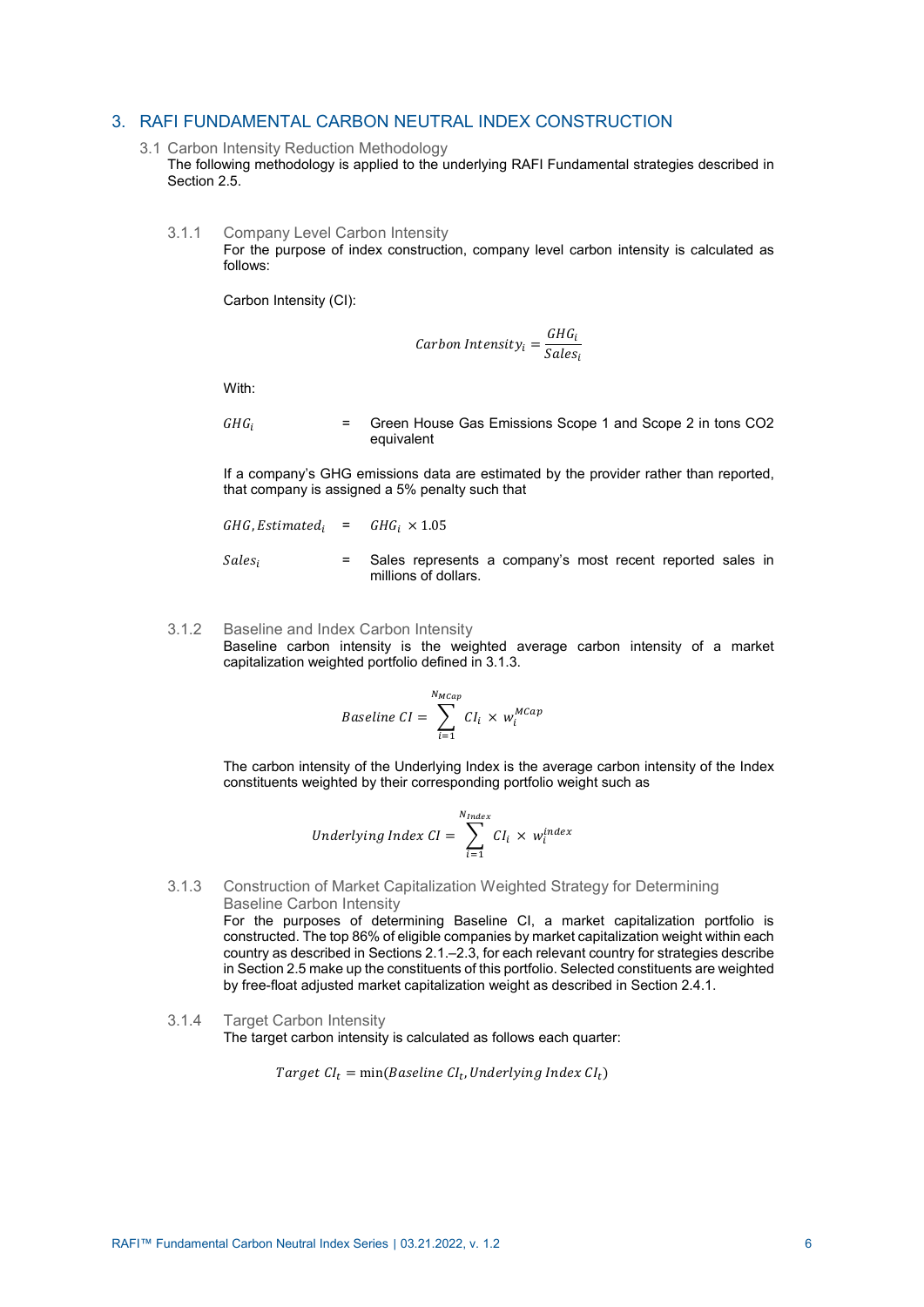3.1.5 Index Tilt Methodology

If the Underlying Index carbon intensity is higher than the baseline carbon intensity as defined in Section 3.1.2, a tilt toward lower carbon intensity companies is applied as follows:

$$
w_i^{Index} = \begin{cases} w_i^{Index} \times (1 + mZ_i)^{\lambda} & \text{if } mZ_i \ge 0\\ w_i^{Index} \times \frac{1}{(1 - mZ_i)^{\lambda}} & \text{if } mZ_i < 0 \end{cases}
$$

Where:

 $mZ_i$  = modified *z*-score, which is the standardized log of carbon intensity after taking into account its distribution,

 $W_i^{Index}$ = weight in the index of component *i, and* 

 $\lambda$  = tilting parameter.

3.1.6 Maximum Weight and Liquidity Constraint After applying the Index Tilt methodology (defined in 3.1.5), a 10% security-level maximum weight constraint and liquidity limit rule as defined in Section 2.6 is applied to the Index.

## 3.1.7 Iteration Process

After applying the processes described in 3.1.5, the carbon intensity of the Index is determined. If the Index carbon intensity exceeds the target carbon intensity we repeat the process described in 3.1.5 until the target carbon intensity target is met or 100 iterations have occurred.

## <span id="page-8-0"></span>3.2 RAFI Fundamental Global Carbon Neutral Index

The index starts with RAFI Fundamental Global as described in Section 2.5.1 and at each rebalance tilts index constituent weights in order to reduce the overall index carbon intensity as described in Section 2.1 to roughly match the carbon intensity of the market.

## <span id="page-8-1"></span>3.3 RAFI Fundamental Emerging Markets Carbon Neutral Exclusion Screened Index **Construction**

The index starts with RAFI Fundamental Emerging Markets as described in Section 2.5.2 and at each rebalance tilts index constituent weights in order to reduce the overall index carbon intensity as described in Section 2.1 to roughly match the carbon intensity of the market. Baseline exclusions are applied to the index prior to the application of the carbon intensity reduction methodology.

#### 3.3.1 Baseline Exclusions

A list of company level exclusions is applied at each quarterly rebalance. Exclusions are provided semi-annually in April and October by a third party pension organization. The following companies are excluded:

- Companies that have a verified involvement in controversial weapons.
- Companies that derive at least 5% of their revenue from military equipment and services.
- Companies that derive at least 5% of their revenue from tobacco production
- Companies that derive at least 5% of their revenue from exploration or production of fossil fuels, unless the company has a transition plan that is considered compatible with the Paris accord.
- Companies that have a verified failure to respect established international norms.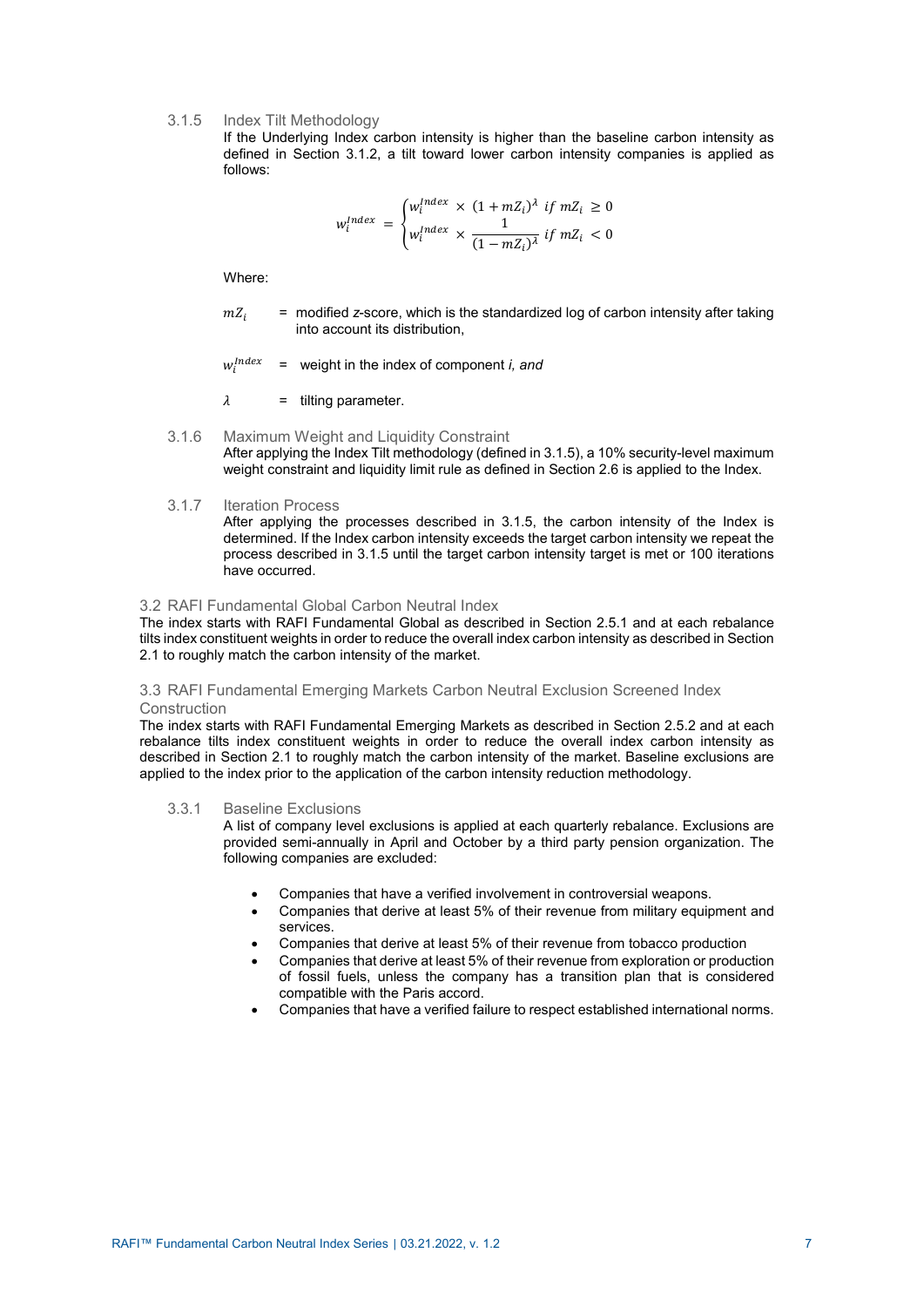## <span id="page-9-1"></span><span id="page-9-0"></span>4. CALCULATION OF THE INDEX

## 4.1 Index Formula

The Index Value on a Business Day at the relevant time is calculated in accordance with the following formula:

$$
Index_t = \sum_{i=1}^{n} \frac{(x_{i,t} \times p_{i,t} \times f_{i,t})}{D_t}
$$

With:

- $x_{i,t}$  = Number of Index Shares of the Index Component *i* on Trading Day *t*
- $p_{i,t}$  = Price of Index Component *i* on Trading Day  $t$
- $f_{i,t}$  = Foreign exchange rate to convert the Price of Index Component *i* on Trading Day *t* into the Index Currency
- $D_t$  = Divisor on Trading Day  $t$

The initial Divisor on the Base Date is calculated according to the following formula:

$$
D_t = \frac{\sum_{i=1}^{n} (p_{i,t} \times f_{i,t} \times x_{i,t})}{100}
$$

After the close of trading on each Rebalancing Day t the new Divisor is calculated as follows:

$$
D_{t+1} = \frac{\sum_{i=1}^{n} (p_{i,t} \times f_{i,t} \times x_{i,t+1})}{\text{Index}_t}
$$

This Divisor is valid starting the immediately following Business Day.

#### <span id="page-9-2"></span>4.2 Accuracy

The value of the Index will be rounded to 12 decimal places.

Trading Prices and foreign exchange rates will be rounded to 6 decimal places.

Divisors will be rounded to 6 decimal places.

#### <span id="page-9-3"></span>4.3 Adjustments

Under certain circumstances, an adjustment of the Index may be necessary between two regular Rebalance Days. Such adjustment has to be made if a corporate action (as specified in Section 4.5 below) in relation of an Index Component occurs. Such adjustment may have to be done in relation to an Index Component and/or may also affect the number of Index Components and/or the weighting of certain Index Components.

Solactive will announce the Index adjustment giving a notice period of at least two Trading Days (with respect to the affected Index Component) on the Solactive website under the Section "Announcements", which is available a[t https://www.solactive.com/news/announcements/.](https://www.solactive.com/news/announcements/) The Index adjustments will be implemented on the effective day specified in the respective notice.

## <span id="page-9-4"></span>4.4 Dividends and Other Distributions

Dividend payments and other distributions are included in the Index. They cause an adjustment of the Divisor. The new Divisor is calculated as follows:

$$
D_{t+1} = D_t \times \frac{\sum_{i=1}^{n} (p_{i,t} \times f_{i,t} \times x_{i,t}) - (x_{i,t} \times y_{i,t} \times g_{i,t})}{\sum_{i=1}^{n} (p_{i,t} \times f_{i,t} \times x_{i,t})}
$$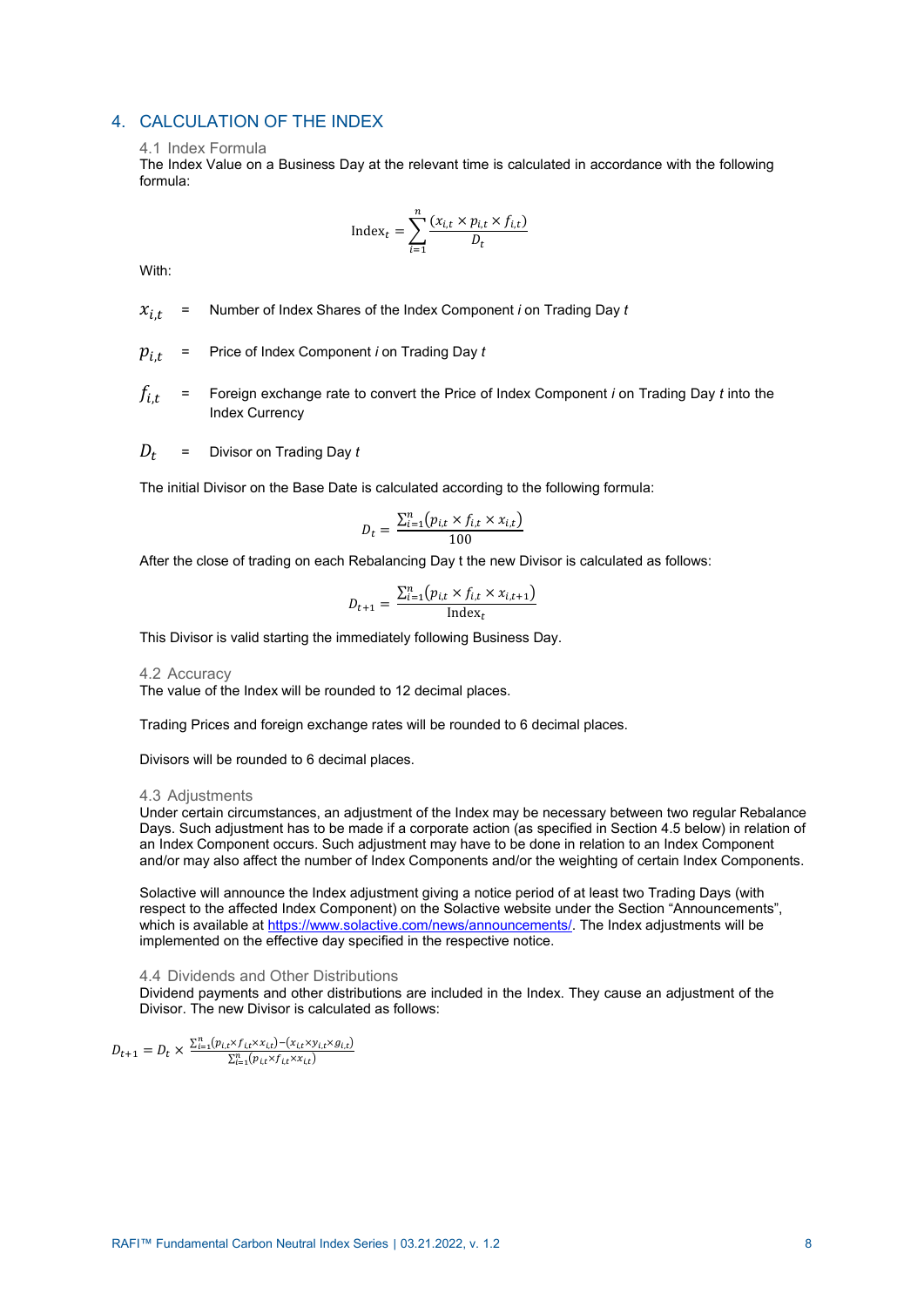With:

- $p_{i,t}$  = Price of Index Component *i* on Trading Day  $t$
- $f_{i,t}$  = Foreign exchange rate to convert the Price of Index Component *i* on Trading Day *t* into the Index Currency
- $x_{i,t}$  = Number of Index Shares of the Index Component *i* on Trading Day *t*

 $y_{i,t}$  = Distribution of Index Component *i* with ex-date  $t+1$  multiplied by the Dividend Correction Factor

- $g_{i,t}$  = Foreign exchange rate to convert the amount of the distribution of Index Component *i* on Trading Day *t* into the Index Currency
- $D_t$  = Divisor on Trading Day  $t$
- $D_{t+1}$  = Divisor on Trading Day  $t+1$
- <span id="page-10-0"></span>4.5 Corporate Actions
	- 4.5.1 Principles

As part of the Index maintenance Solactive will consider various events – also referred to as corporate actions – which result in an adjustment to the Index between two regular Rebalance Days. Such events have a material impact on the price, weighting or overall integrity of Index Components. Therefore, they need to be accounted for in the calculation of the Index. Corporate actions will be implemented from the cum-day to the ex-day of the corporate action, so that the adjustment to the Index coincides with the occurrence of the price effect of the respective corporate action.

Adjustments to the Index to account for corporate actions are outlined in this section. Additional corporate action events not outlined below will be made in compliance with the [Equity Index Methodology,](https://www.solactive.com/documents/equity-index-methodology/) which is available on the Solactive website. This document contains for each corporate action a brief definition and specifies the relevant adjustment to the Index variables.

While Solactive aims at creating and maintaining its methodology for treatment of corporate actions as generic and transparent as possible and in line with regulatory requirements, it retains the right in accordance with the Equity Index Methodology to deviate from these standard procedures in case of any unusual or complex corporate action or if such a deviation is made to preserve the comparability and representativeness of the Index over time.

## 4.5.2 Capital Increases

In the case of capital increases with ex-date *t*+1, the Index is adjusted as follows:

$$
i_{,t+1} = x_{i,t} \times \frac{p_{i,t}}{p_{i,t+1}}
$$

With:

 $x_{i,t+1}$  = Number of Index Shares of Index Component *i* on Trading Day  $t+1$ 

$$
x_{i,t} =
$$
 Number of Index Shares of Index Component *i* on Trading Day *t*

$$
p_{i,t+1} = \frac{p_{i,t} + s \times B}{1 + B}
$$

With:

- $p_{i,t+1}$  = Hypothetical Price of Index Component *i* on Trading Day  $t+1$
- , = Price of Index Component *i* on Trading Day *t*
- $s =$  Subscription Price in the Index Component currency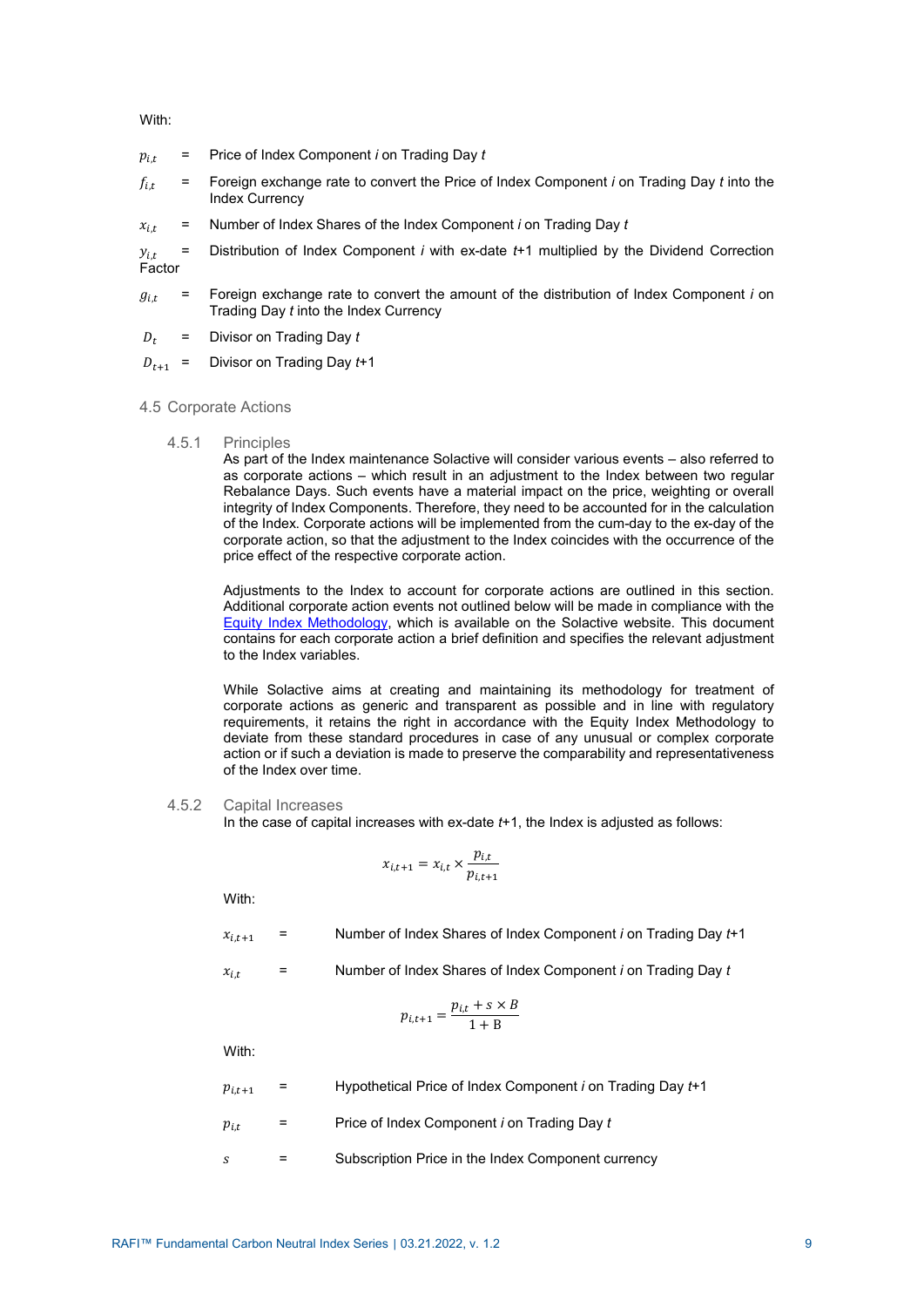$$
D_{t+1} = D_t \times \frac{\sum_{i=1}^{n} (p_{i,t} \times f_{i,t} \times x_{i,t}) + \sum_{i=1}^{n} [(x_{i,t+1} \times p_{i,t+1} \times f_{i,t}) - (x_{i,t} \times p_{i,t} \times f_{i,t})]}{\sum_{i=1}^{n} (p_{i,t} \times f_{i,t} \times x_{i,t})}
$$

With:

| $D_{t+1}$   |   | Divisor on Trading Day t+1                                                                                  |
|-------------|---|-------------------------------------------------------------------------------------------------------------|
| $D_t$       | Ξ | Divisor on Trading Day t                                                                                    |
| $p_{i,t}$   | = | Price of Index Component <i>i</i> on Trading Day t                                                          |
| $f_{i,t}$   | = | Foreign exchange rate to convert the Price of Index Component i on<br>Trading Day t into the Index Currency |
| $x_{i,t}$   | = | Number of Index Shares of the Index Component i on Trading Day t                                            |
| $p_{i,t+1}$ | = | Hypothetical price of Index Component <i>i</i> on Trading Day t+1                                           |
| $x_{i,t+1}$ | = | Number of Index Shares of the Index Component i on Trading Day t+1                                          |
|             |   |                                                                                                             |

4.5.3 Share Splits

In the case of share splits with ex-date on Trading Day *t*+1, it is assumed that the prices change in ratio of the terms of the split. The new Number of Index Shares is calculated as follows:

$$
x_{i,t+1} = x_{i,t} \times B
$$

With:

- $x_{i,t+1}$  = Number of Index Shares of the affected Index Component on Trading Day *t*+1
- $x_{i,t}$  = Number of Index Shares of the affected Index Component on Trading Day  $t$
- $B =$  Shares after the share split for every share held before the split
- 4.5.4 Stock Distributions In the case of stock distributions with ex-date on Trading Day *t*+1 it is assumed that the prices change according to the terms of the distribution. The new Number of Index Shares is calculated as follows:

 $x_{i,t+1} = x_{i,t} \times (1 + B)$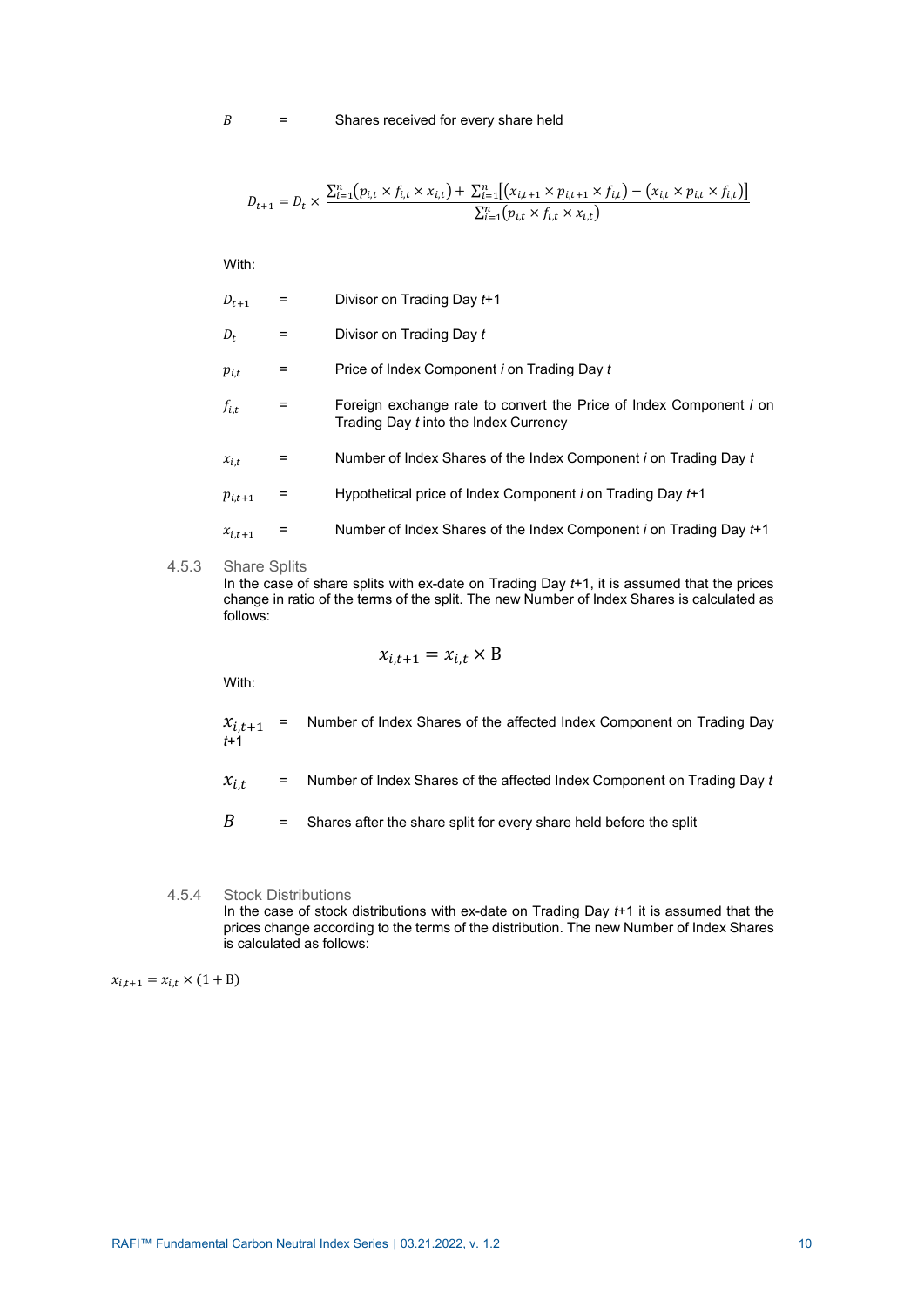With:

| $x_{i,t+1}$<br>$f+1$ | $=$ $-$ |  |  |   |  | Number of Index Shares of the affected Index Component on Trading Day |  |  |  |
|----------------------|---------|--|--|---|--|-----------------------------------------------------------------------|--|--|--|
|                      |         |  |  | . |  |                                                                       |  |  |  |

- $x_{i,t}$  = Number of Index Shares of the affected Index Component on Trading Day  $t$
- $B =$  Shares received for every share held
- 4.5.5 Spin-Off

A spun-off company is eligible for inclusion if its security line is traded on an exchange of any country that is currently in the index, (for example, in a Developed Index, a spin-off of a UK company that is traded on a US exchange would be eligible for the Index). The spunoff company is added, the market will adjust the price of the parent company such that the sum of the parent and spun-off company's weight is approximately equal to the weight of the parent prior to spin-off. Based on the transaction terms on the ex-date, the shares of the spun-off company is calculated as follows:

## *Shares of Spun-off Company = Shares of Parent Company \* Transaction Terms*

The parent company and spun-off company will remain in the Index with unchanged calculation parameters.

The spun-off company will be added to the Index file with a price of zero prior to the exdate. If the spun-off company does not start to trade on the ex-date, a theoretical price for the spun-off company will be implemented as a fixed price until it commences trading, from which time official prices will be used. The price of the spun-off company is calculated as follows:

## *Price of Spun-off Company = [(Close Price Parent Company Prior to Ex-Date) – (Open Price Parent Company on Ex-Date)] \* Transaction Terms*

If the first trading day of the spun-off company is unknown on the ordinary rebalancing date, the spun-off company will be removed from the Index with a price of zero.

In case the spun-off company is already an index constituent, the additional shares demerged from the parent company will be added to the spun-off company (share increase of the index member) on the ex-date.

If a spun-off company is not eligible (for example, the spun-off company is traded OTC or on an ineligible country's exchange), that company's shares are not added to the Index but instead, the weight of the spun-off company is redistributed as a special cash distribution on the ex-date.

## 4.5.6 Mergers and Acquisitions

In case of an Index Component subject to mergers and acquisitions, the acquired entity will be removed from the Index on the ex-date. The Index is subject to further adjustments in accordance with the following cases:

- 1. Merger or Acquisition of an Index Component with/by another Index Component.
	- Cash Terms: The weight of the target company based on its last close price will be distributed pro-rata across the remaining Index Components.
	- Stock Terms: The shares of the acquiring/surviving company will be increased according to the stock terms.
	- Cash and Stock Terms: The cash portion will be reinvested pro-rata across the remaining Index Components. The shares of the acquiring/surviving company will be increased according to the stock terms.
- 2. Merger or Acquisition of an Index Component with/by a non-Index Component.
	- Cash Terms: The weight of the target company based on its last close price will be distributed pro-rata across the remaining Index Components.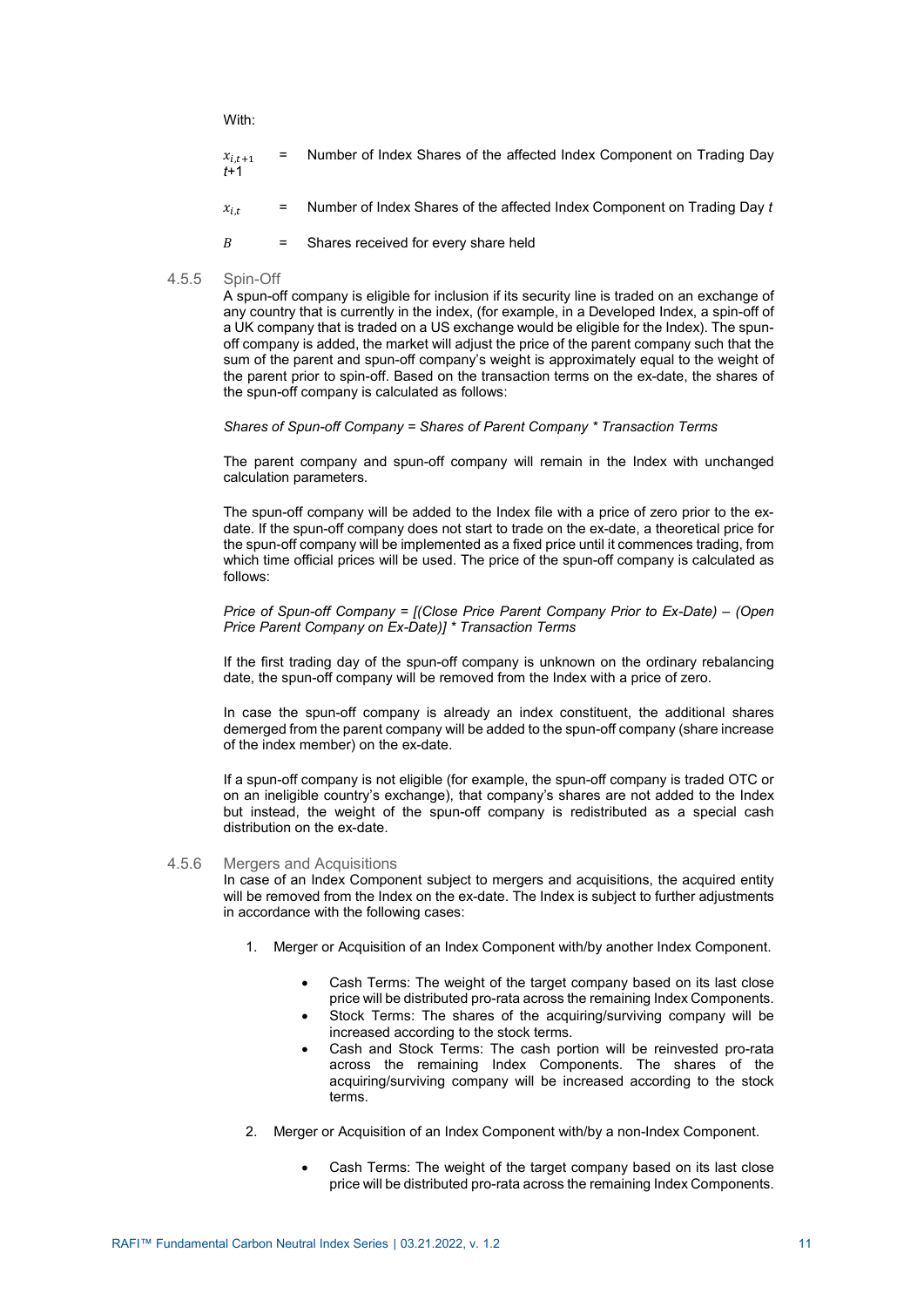- Stock Terms: The weight of the target company based on its last close price will be distributed pro-rata across the remaining Index Components.
- Cash and Stock Terms: The weight of the target company based on its last close price will be distributed pro-rata across the remaining Index Components.
- <span id="page-13-0"></span>4.6 Calculation of the Index in the Event of a Market Disruption
	- 4.6.1 Recalculation

Solactive makes the greatest possible efforts to accurately calculate and maintain the indices. However, errors in the determination process may occur from time to time for variety reasons (internal or external) and therefore, cannot be completely ruled out. Solactive endeavors to correct all errors that have been identified within a reasonable period of time. The understanding of "a reasonable period of time" as well as the general measures to be taken are generally depending on the underlying and is specified in the [Correction Policy.](https://www.solactive.com/documents/correction-policy/)

## 4.6.2 Changes in Calculation Method

The application by the Benchmark Administrator of the method described in this document is final and binding. The Benchmark Administrator shall apply the method described above for the composition and calculation of the Index. However, it cannot be excluded that the market environment, supervisory, legal and financial or tax reasons may require changes to be made to this method. The Benchmark Administrator may also make changes to the terms and conditions of the Index and the method applied to calculate the Index that it deems to be necessary and desirable in order to prevent obvious or demonstrable error or to remedy, correct or supplement incorrect terms and conditions. The Benchmark Administrator is not obliged to provide information on any such modifications or changes. Despite the modifications and changes, the Benchmark Administrator will take the appropriate steps to ensure a calculation method is applied that is consistent with the method described above.

### 4.6.3 Termination

Solactive makes the greatest possible efforts to ensure the resilience and continued integrity of the indices over time. Where necessary, Solactive follows a clearly defined and transparent procedure to adapt Index methodologies to changing underlying markets in order to maintain continued reliability and comparability of the indices. The methodology of the Index Series is subject to regular review, at least annually. In case a need of a change of the methodology has been identified within such review (e.g. if the underlying market or economic reality has changed since the launch of the Index Series, i.e. if the present methodology is based on obsolete assumptions and factors and no longer reflects the reality as accurately, reliably and appropriately as before), such change will be made in accordance with the Solactive Methodology Policy, which is incorporated by reference and available on the Solactive website[: Methodology Policy](https://www.solactive.com/documents/methodology-policy/) .

Such change in the methodology will be announced on the Solactive website under the Section "Announcement", which is available at

[https://www.solactive.com/news/announcements/.](https://www.solactive.com/news/announcements/) The date of the last amendment of this Index Series is contained in this guideline.

Nevertheless, if no other options are available the orderly cessation of the Index may be indicated. This is usually the case when the underlying market or economic reality, which an index is set to measure or to reflect, changes substantially and in a way not foreseeable at the time of inception of the index, the index rules, and particularly the selection criteria, can no longer be applied coherently or the index is no longer used as the underlying value for financial instruments, investment funds and financial contracts. Solactive has established and maintains clear guidelines on how to identify situations in which the cessation of an index is unavoidable, how stakeholders are to be informed and consulted and the procedures to be followed for a termination or the transition to an alternative index. Details are specified in the Solactiv[e Termination Policy.](https://www.solactive.com/documents/termination-policy/)

## 4.6.4 Market Disruption

In periods of market stress Solactive calculates the indices following predefined and exhaustive arrangements as described in the [Disruption Policy.](https://www.solactive.com/documents/disruption-policy/) Such market stress can arise due to a variety of reasons, but generally results in inaccurate or delayed prices for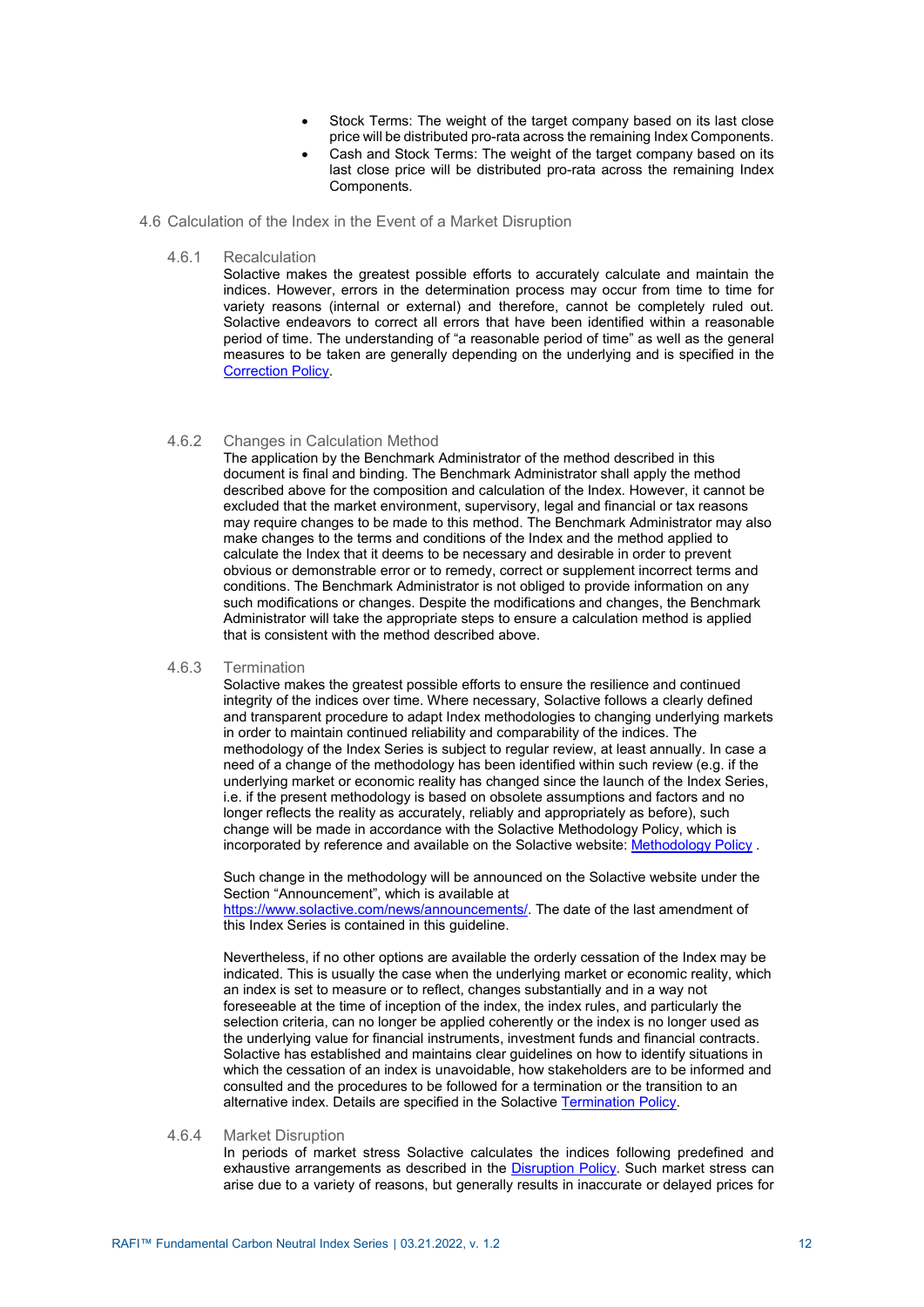one or more Index Components. The determination of the Index may be limited or impaired at times of illiquid or fragmented markets and market stress.

## <span id="page-14-0"></span>5. DEFINITIONS

**"Index Universe"** in respect of a Selection Day are companies that fulfill the criteria in Section 2, RAFI Fundamental Construction Methodology.

**"Index Component"** is each share currently included in an Index.

**"Number of Shares"** is in respect of an Index Component and any given Business Day the number or fraction of shares included in the Index. It is calculated for any Index Component as the ratio of (A) the Percentage Weight of an Index Component multiplied by the Index value and the Divisor, and  $(B)$  its Trading Price (converted into the index currency according to the principles laid out in Section 1.4 of this document).

**"Percentage Weight"** of an Index Component is the ratio of its Trading Price multiplied by its Number of Shares divided by the Index value.

**"Dividend Correction Factor"** is calculated as 1 minus the applicable withholding tax rate and/or other applicable tax rate currently prevalent in the respective country.

In particular an **"Extraordinary Event"** is

- a merger
- a takeover bid
- a delisting
- the nationalisation of a company
- insolvency

The Trading Price for this Index Component on the day the event came into effect is the last available market price for this Index Component quoted on the Exchange on the day the event came into effect (or, if a market price is not available for the day the event came into effect, the last available market price quoted on the Exchange on a day specified as appropriate by the Index Calculator), as determined by the Index Calculator, and this price is used as the Trading Price of the particular Index Component until the end of the day on which the composition of the Index is next set.

In the event of the insolvency of an issuer of an Index Component the Index Component shall remain in the Index until the next Rebalancing Day. As long as a market price for the affected Index Component is available on a Business Day, this shall be applied as the Trading Price for this Index Component on the relevant Business Day, as determined in each case by the Index Calculator. If a market price is not available on a Business Day the Trading Price for this Index Component is set to zero. The Committee may also decide to eliminate the respective Index Component at an earlier point in time prior to the next Rebalancing Day. The procedure in this case is identical to an elimination due to and Extraordinary Event.

An Index Component is **"delisted"** if the Exchange announces pursuant to the Exchange regulations that the listing of, the trading in or the issuing of public quotes on the Index Component at the Exchange has ceased immediately or will cease at a later date, for whatever reason (provided delisting is not because of a Merger or a Takeover bid), and the Index Component is not immediately listed, traded or quoted again on an exchange, trading, or listing system, acceptable to the Index Calculator.

**"Insolvency"** occurs with regard to an Index Component if (A) all shares of the respective issuer must be transferred to a trustee, liquidator, insolvency administrator, or a similar public officer as result of a voluntary or compulsory liquidation, insolvency or winding-up proceedings, or comparable proceedings affecting the issuer of the Index Components, or (B) the holders of the shares of this issuer are legally enjoined from transferring the shares.

A **"Takeover Bid"** is a bid to acquire, an exchange offer or any other offer or act of a legal person that results in the related legal person acquiring as part of an exchange or otherwise more than 10% and less than 100% of the voting shares in circulation from the issuer of the Index Component or the right to acquire these shares, as determined by the Index Calculator based on notices submitted to public or self-regulatory authorities or other information considered by the Index Calculator to be relevant.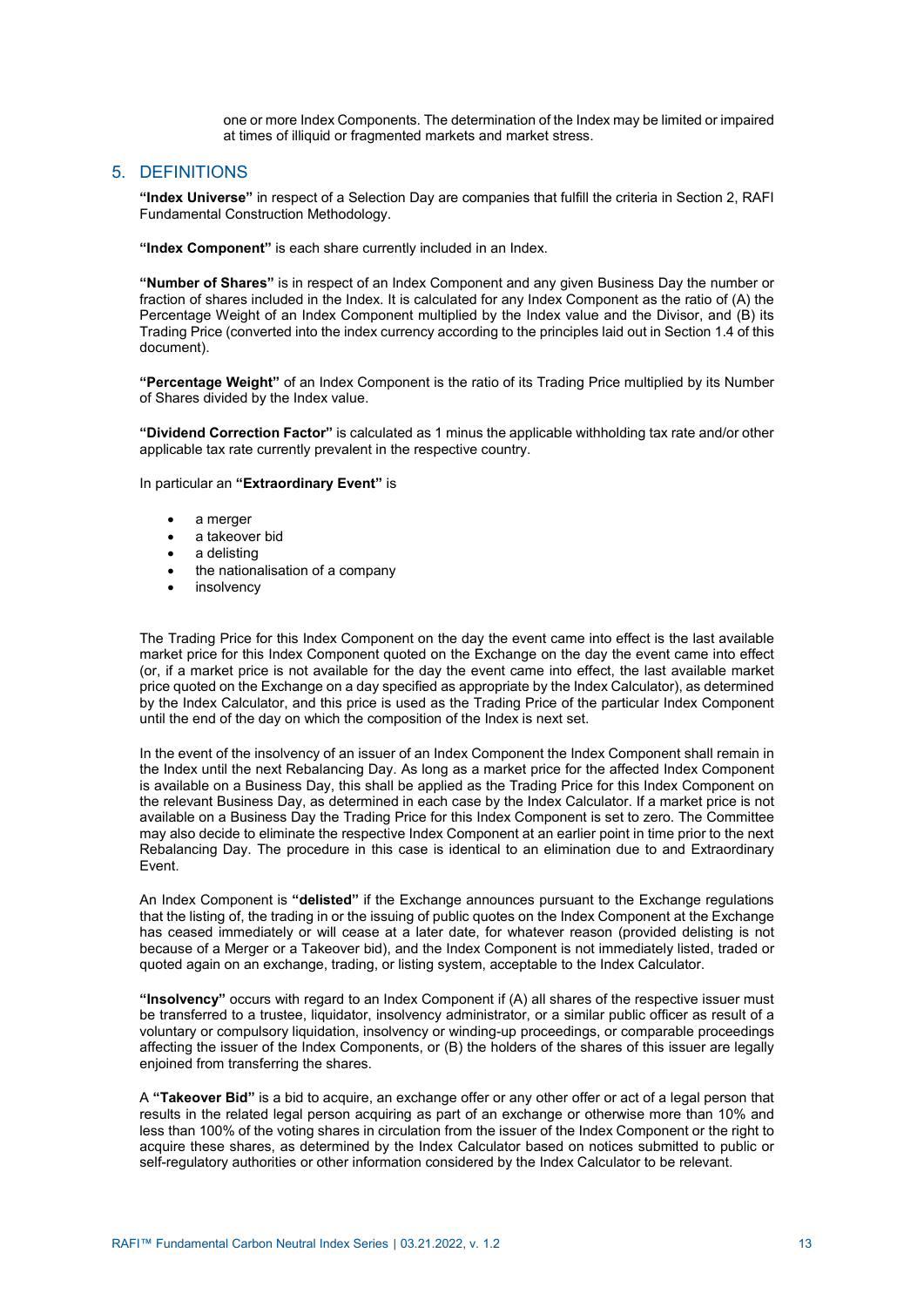With regard to an Index Component, a **"Merger"** is

- 1. a change in the security class or a conversion of this share class that results in a transfer or an ultimate definite obligation to transfer all the shares in circulation to another legal person;
- 2. a merger (either by acquisition or through forming a new structure) or a binding obligation on the part of the issuer to exchange shares with another legal person (except in a merger or share exchange under which the issuer of this Index Component is the acquiring or remaining company and which does not involve a change in security class or a conversion of all the shares in circulation);
- 3. a takeover offer, exchange offer, other offer or another act of a legal person for the purposes of acquiring or otherwise obtaining from the issuer 100% of the shares issued that entails a transfer or the irrevocable obligation to transfer all shares (with the exception of shares which are held and controlled by the legal person); or
- 4. a merger (either by acquisition or through forming a new structure) or a binding obligation on the part of the issuer of the share or its subsidiaries to exchange shares with another legal person, whereby the issuer of the share is the acquiring or remaining company and it does not involve a change in the class or a conversion of the all shares issued, but the shares in circulation directly prior to such an event (except for shares held and controlled by the legal person) represent in total less than 50% of the shares in circulation directly subsequent to such an event.

The **"Merger Date"** is the date on which a Merger is concluded or the date specified by the Index Calculator if such a date cannot be determined under the law applicable to the Merger.

**"Nationalisation"** is a process whereby all shares or the majority of the assets of the issuer of the shares are nationalised or are expropriated or otherwise must be transferred to public bodies, authorities, or institutions.

**"Exchange"** is, in respect of Index and every Index Component, the respective primary exchange where the Index Component has its primary listing. The Committee may decide to declare a different stock exchange the "Exchange" for trading reasons, even if the company is only listed there via a Stock Substitute.

**"Stock Substitute"** includes in particular American Depository Receipts (ADR) and Global Depository Receipts (GDR).

With regard to an Index component (subject to the provisions given above under "Extraordinary Events") the **"Trading Price**" in respect of a Trading Day is the closing price on this Trading Day determined in accordance with the Exchange regulations. If the Exchange has no closing price for an Index Component, the Index Calculator shall determine the Trading Price and the time of the quote for the share in question in a manner that appears reasonable to him.

A **"Trading Day**" is in relation to the Index or an Index Component a Trading Day on the Exchange (or a day that would have been such a day if a market disruption had not occurred), excluding days on which trading may be ceased prior to the normal Exchange closing time. The Index Calculator is ultimately responsible as to whether a certain day is a Trading Day with regard to the Index or an Index Component or in any other connection relating to this document.

The "**Closing Price**" in respect of an Index Component and a Trading Day is a security's final regularhours Trading Price published by the Exchange and determined in accordance with the Exchange regulations. If the Exchange has no or has not published a Closing Price in accordance with the Exchange rules for an Index Component, the last Trading Price will be used.

A **"Business Day"** is defined as Monday through Friday, including holidays.

The **"Index Calculator"** is Solactive AG or any other appropriately appointed successor in this function.

The **"Benchmark Administrator"** is Solactive AG or any other appropriately appointed successor in this function.

The **"Index Currency"** is specified for each Index in Table 7.1.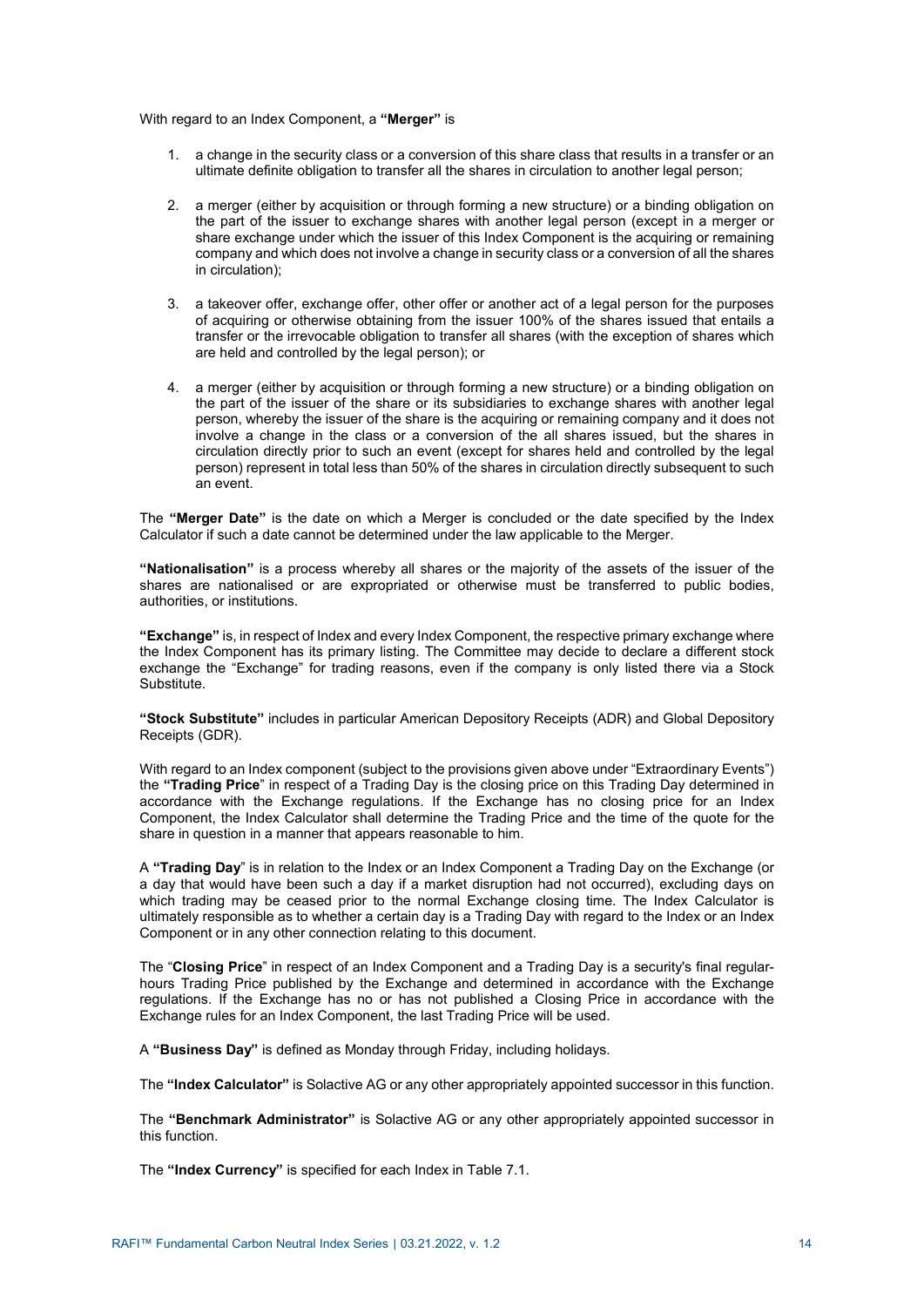**"Market Capitalization"** is with regard to each of the shares in the Index Universe on a Selection Day or Rebalancing Day the value published as the Market Capitalization for this day.

As at the date of this document Market Capitalization is defined as the value of a company calculated by multiplying the number of shares outstanding of the company by its share price.

**"Rebalancing Day"** is provided by the Index Sponsor (see Section 2, RAFI Fundamental Construction Methodology).

**"Selection Day"** is the second Friday of February, May, August, and November where the Index Sponsor provides the new constituents and weights of the Index (see Section 2, Construction Methodology).

**"Index Sponsor"** is RAFI Indices, LLC.

An **"Affiliated Exchange"** is with regard to an Index Component an exchange, a trading or quotation system on which options and futures contracts on the Index Component in question are traded, as specified by the Index Calculator.

A **"Market Disruption Event"** occurs if

- 1. one of the following events occurs or exists on a Trading Day prior to the opening quotation time for an Index Component:
	- a. Trading is suspended or restricted (due to price movements that exceed the limits allowed by the Exchange or an Affiliated Exchange, or for other reasons):
		- i. across the whole Exchange; or
		- ii. in options or futures contracts on or with regard to an Index Component or an Index Component that is quoted on an Affiliated Exchange; or
		- iii. on an Exchange or in a trading or quotation system (as determined by the Index Calculator) in which an Index Component is listed or quoted; or
	- b. An event that (in the assessment of the Index Calculator) generally disrupts and affects the opportunities of market participants to execute on the Exchange transactions in respect of a share included in the Index or to determine market values for a share included in the Index or to execute on an Affiliated Exchange transaction with regard to options and futures contracts on these shares or to determine market values for such options or futures contracts; or
- 2. trading on the Exchange or an Affiliated Exchange is ceased prior to the usual closing time (as defined below), unless the early cessation of trading is announced by the Exchange or Affiliated Exchange on this Trading Day at least one hour before
	- a. the actual closing time for normal trading on the Exchange or Affiliated Exchange on the Trading Day in question or, if earlier.
	- b. the closing time (if given) of the Exchange or Affiliated Exchange for the execution of orders at the time the quote is given.

**"Normal Exchange Closing Time"** is the time at which the Exchange or an Affiliated Exchange is normally closed on working days without taking into account after-hours trading or other trading activities carried out outside the normal trading hours; or

a general moratorium is imposed on banking transactions in the country in which the Exchange is resident if the above-mentioned events are material in the assessment of the Index Calculator, whereby the Index Calculator makes his decision based on those circumstances that he considers reasonable and appropriate.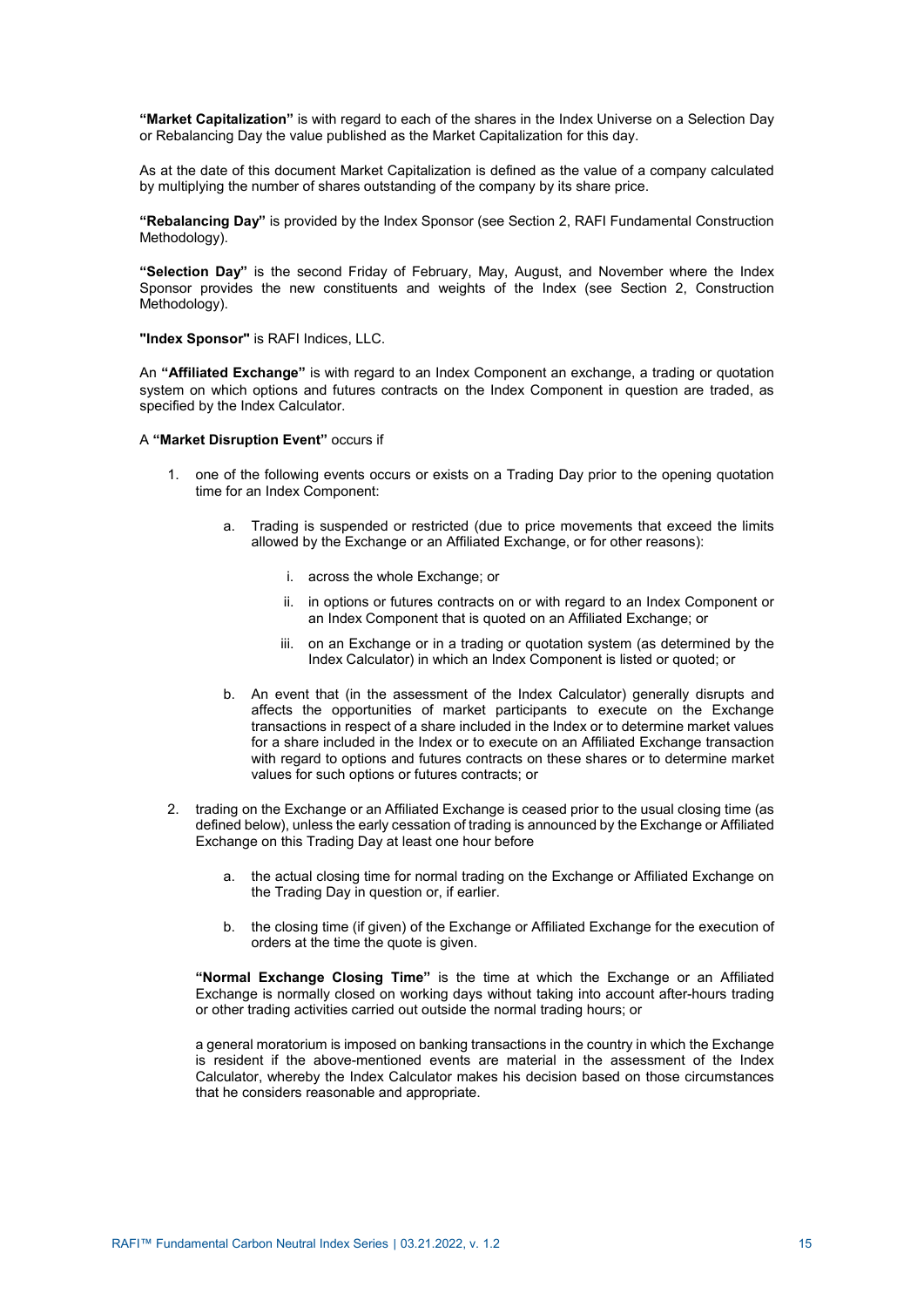## <span id="page-17-1"></span><span id="page-17-0"></span>6. APPENDIX

6.1 RAFI Fundamental Emerging Markets Carbon Neutral Exclusion Screened Index Information

| <b>Index Name</b>                                                                   | Total Return<br>Ticker | <b>Price Return</b><br>Ticker | Net Return<br>Ticker | Market<br>Hours | Currency | Base<br>Date | Launch<br>Date |
|-------------------------------------------------------------------------------------|------------------------|-------------------------------|----------------------|-----------------|----------|--------------|----------------|
| RAFI Fundamental Global Carbon Neutral                                              | <b>RCNGLT</b>          | <b>RCNGLP</b>                 | <b>RCNGLN</b>        | Global          | GBP      | 9/17/2015    | 10/15/2021     |
| RAFI Fundamental Emerging Markets Carbon Neutral<br><b>Exclusion Screened Index</b> | <b>RCNXEMT</b>         | <b>RCNXFMP</b>                | <b>RCNXEMN</b>       | Global          | USD      | 9/17/2021    | 9/17/2021      |

## <span id="page-17-2"></span>6.2 Contact Data

For all questions relating to methodology and licensing and access, please contact RAFI Indices at info@rafi.com or call 1-866-695-9900 or 949-325-8700.

## <span id="page-17-3"></span>6.3 Calculation of the Index—Change in Calculation Method

The application by the Index Calculator of the method described in this document is final and binding. The Index Calculator shall apply the method described above for the composition and calculation of the Index. However it cannot be excluded that the market environment, supervisory, legal, financial, or tax reasons may require changes to be made to this method. The Index Calculator may also make changes to the terms and conditions of the Index and the method applied to calculate the Index, which he deems to be necessary and desirable in order to prevent obvious or demonstrable error or to remedy, correct or supplement incorrect terms and conditions. The Index Calculator is not obliged to provide information on any such modifications or changes. Despite the modifications and changes the Index Calculator will take the appropriate steps to ensure a calculation method is applied that is consistent with the method described above.